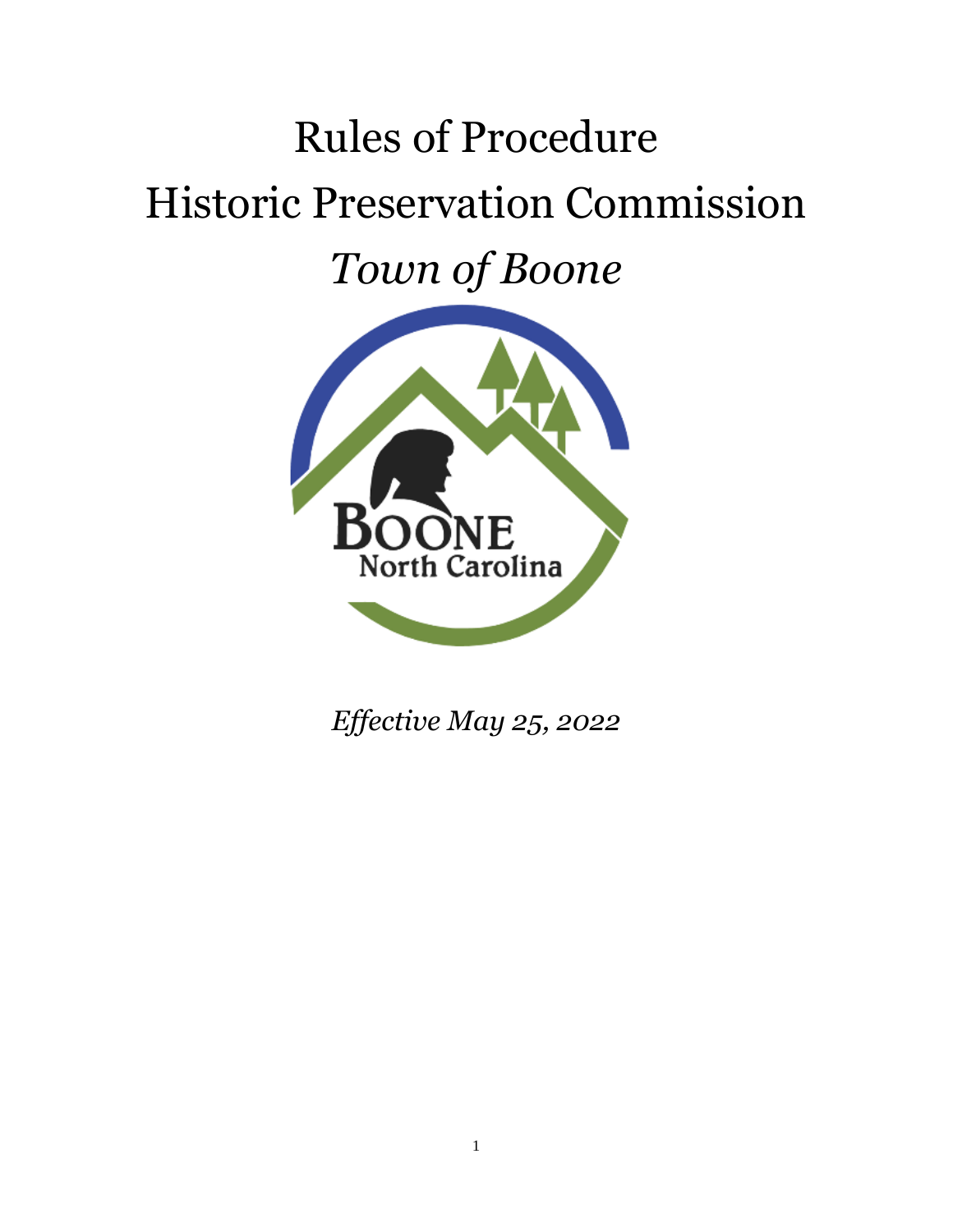# Table of Contents

| 4. What happens if a Commission member cannot participate in a particular hearing? 8                                                                                                        |     |
|---------------------------------------------------------------------------------------------------------------------------------------------------------------------------------------------|-----|
|                                                                                                                                                                                             |     |
|                                                                                                                                                                                             |     |
| 7. What happens if a Commission member does not discover that the member should not participate                                                                                             |     |
| 8. What happens if a Commission member does not withdraw from a case, but another Commission<br>member or a party believes that the Commission member should not participate in the case? 9 |     |
| 9. Can an applicant waive its objection to a Commission member participating in the hearing?  9                                                                                             |     |
|                                                                                                                                                                                             |     |
|                                                                                                                                                                                             |     |
|                                                                                                                                                                                             | . 9 |
|                                                                                                                                                                                             |     |
|                                                                                                                                                                                             |     |
|                                                                                                                                                                                             |     |
|                                                                                                                                                                                             |     |
|                                                                                                                                                                                             |     |
|                                                                                                                                                                                             |     |
| 9. Can a person be compelled to appear as a witness or provide documents?11                                                                                                                 |     |
|                                                                                                                                                                                             |     |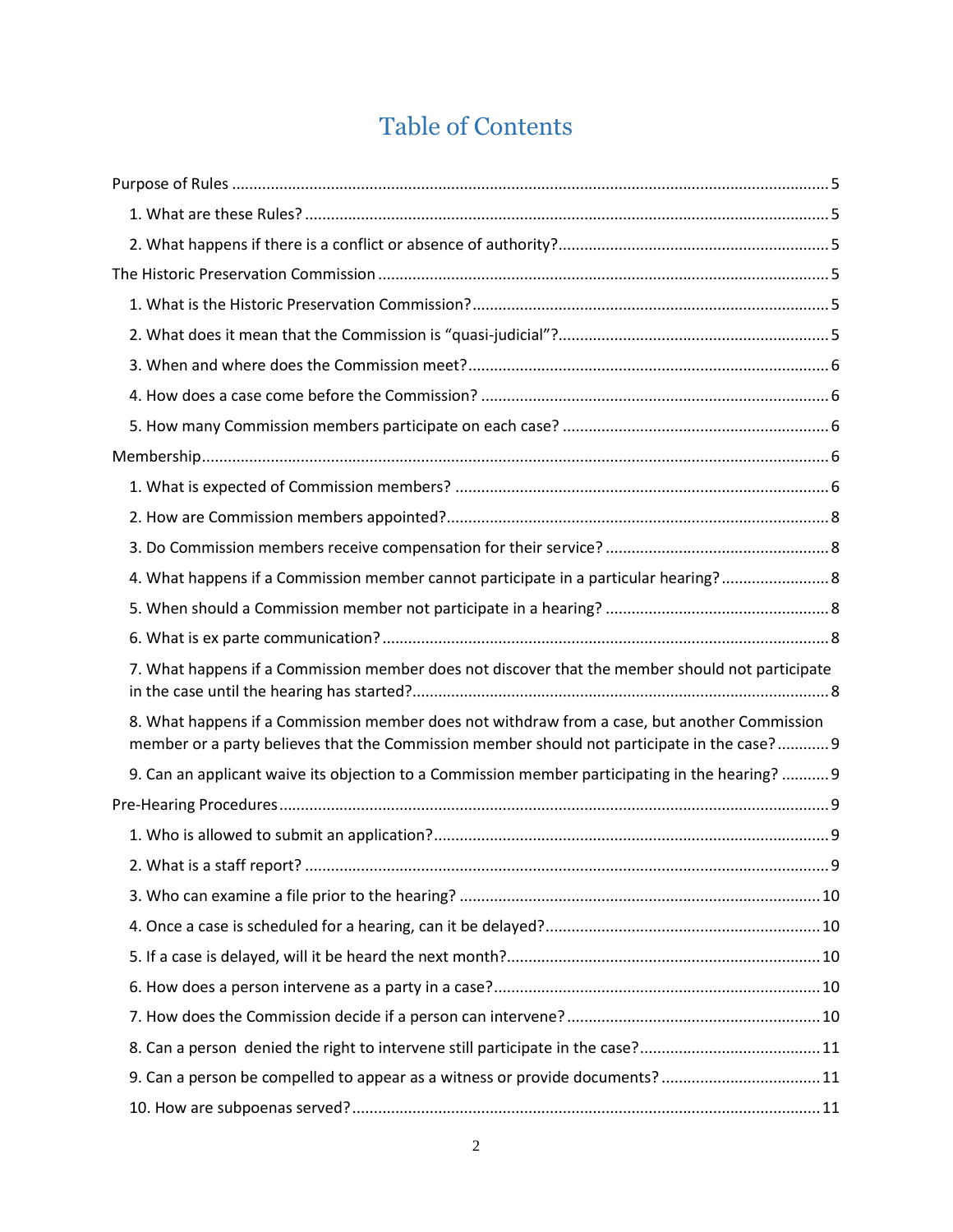| 2. Who may participate in a hearing before the Commission? (Parties and Witnesses)  12               |  |
|------------------------------------------------------------------------------------------------------|--|
| 3. If I am not the person who filed the application, can I still appear before the Commission? 12    |  |
| 4. Who can represent a corporation, limited liability company (LCC), or other nonhuman entity before |  |
|                                                                                                      |  |
|                                                                                                      |  |
|                                                                                                      |  |
| 7. If an application is dismissed due to the failure to show up for the scheduled hearing, can the   |  |
|                                                                                                      |  |
| 9. In what order does the Commission hear cases or other matters scheduled before it?  13            |  |
|                                                                                                      |  |
|                                                                                                      |  |
| 12. What happens if an application is modified between the time the staff report is distributed and  |  |
| 13. If multiple issues are involved, can the Commission divide them into separate hearings? 14       |  |
| 14. Can the Commission reopen the evidentiary portion of a hearing after it has been closed? 14      |  |
| 15. What happens if a case cannot be finished at a single meeting of the Commission? 15              |  |
|                                                                                                      |  |
| 17. May the Commission schedule a special meeting to take up a case or complete one?  15             |  |
|                                                                                                      |  |
|                                                                                                      |  |
|                                                                                                      |  |
| 3. What are the rules for decorum of participants and observers at hearings? 16                      |  |
|                                                                                                      |  |
|                                                                                                      |  |
|                                                                                                      |  |
|                                                                                                      |  |
| 2. Are statements by an attorney appearing as the representative of a party considered evidence?18   |  |
|                                                                                                      |  |
|                                                                                                      |  |
| 5. Can the Commission consider hearsay evidence, such as a letter or affidavit?21                    |  |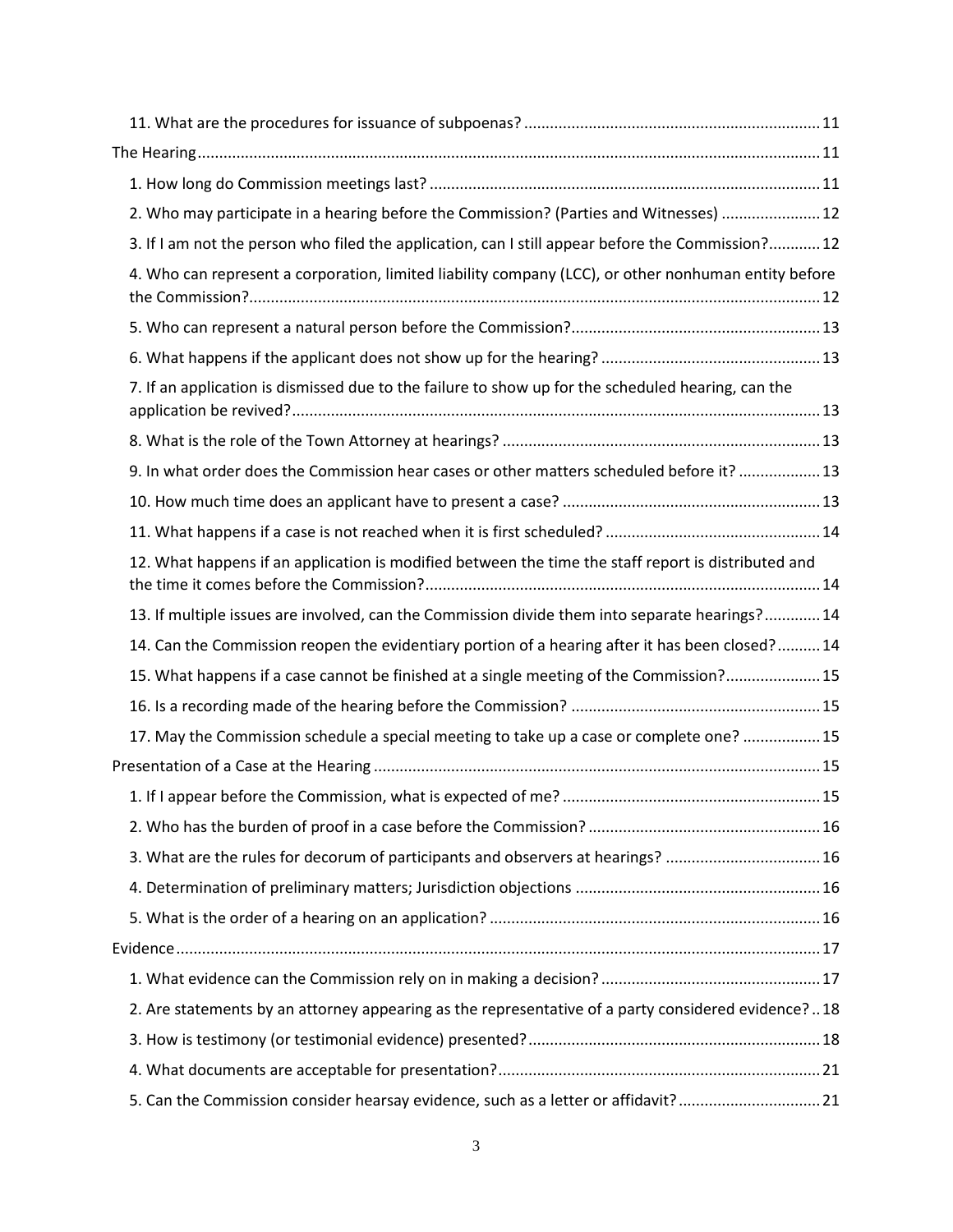| 9. Can proposed evidence, which has been refused, be preserved in the record?22                      |  |
|------------------------------------------------------------------------------------------------------|--|
| 10. When can Commission members rely upon their own knowledge of the subject property? 22            |  |
|                                                                                                      |  |
|                                                                                                      |  |
|                                                                                                      |  |
|                                                                                                      |  |
|                                                                                                      |  |
|                                                                                                      |  |
| 1. How does the Commission decide what weight to give documents and testimony? 23                    |  |
|                                                                                                      |  |
| 3. Should Commission members discuss their view of a case while evidence is being presented?  24     |  |
|                                                                                                      |  |
|                                                                                                      |  |
| 2. Can the Commission recess a hearing after the evidentiary portion of the case has been closed and |  |
| 3. Can a case be dismissed before full findings of fact and conclusions of law are adopted?  25      |  |
|                                                                                                      |  |
|                                                                                                      |  |
|                                                                                                      |  |
|                                                                                                      |  |
|                                                                                                      |  |
|                                                                                                      |  |
| 11. If a vote is taken that has the effect of ending the case, can the Commission vote on the other  |  |
|                                                                                                      |  |
| 13. Can Commission members discuss a case once the decision has been made?  26                       |  |
|                                                                                                      |  |
| 1.                                                                                                   |  |
|                                                                                                      |  |
|                                                                                                      |  |
|                                                                                                      |  |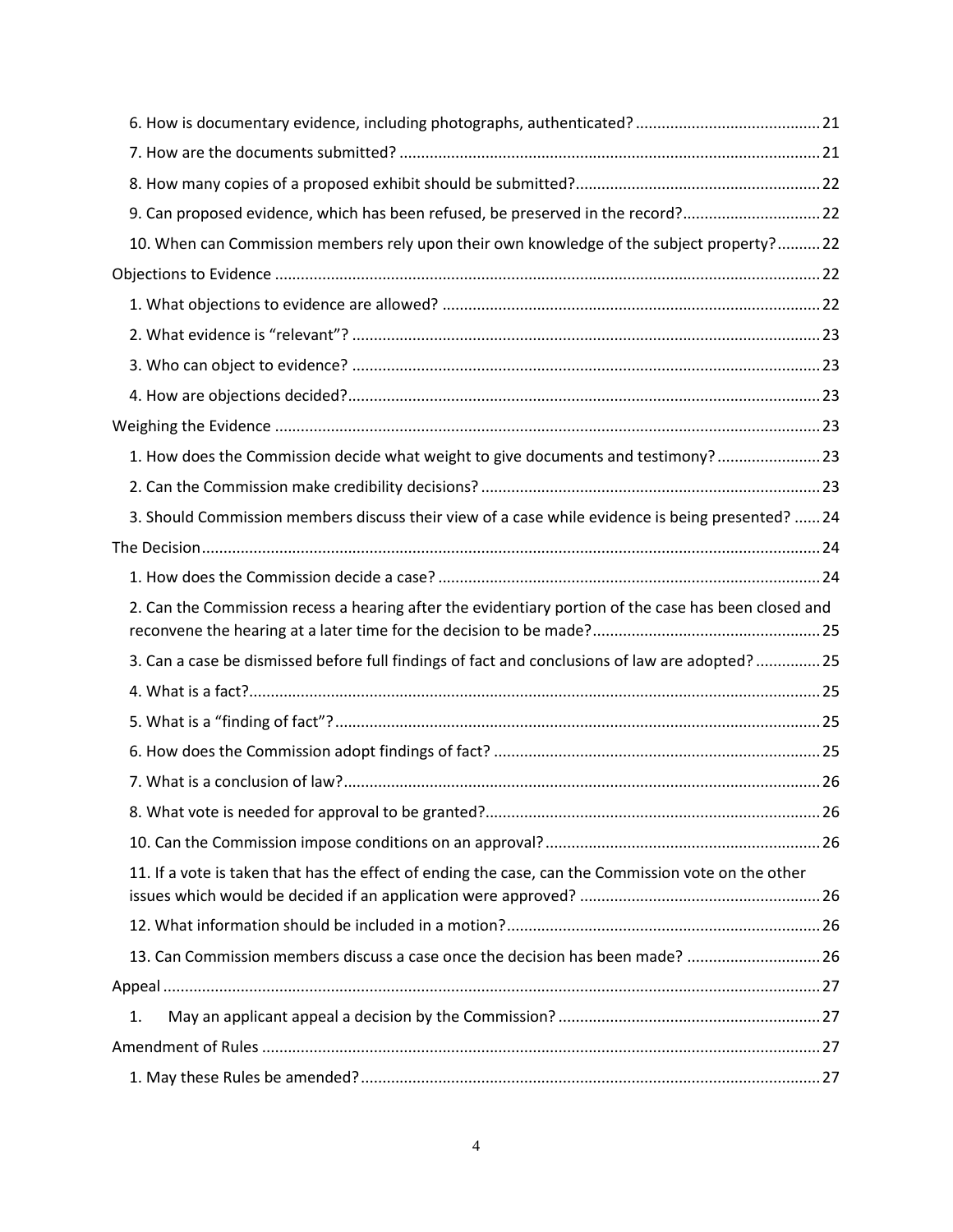# <span id="page-4-0"></span>Purpose of Rules

# <span id="page-4-1"></span>1. What are these Rules?

These Rules of Procedures (Rules) apply when the Boone Historic Preservation Commission (hereinafter, "the Commission") acts in its quasi-judicial capacity to consider applications for Certificates of Appropriateness submitted pursuant to Section 8.03 of the Town of Boone's Uniform Development Ordinance (hereinafter, "UDO") by owners of properties designated as local historic landmarks or located within the Town's designated historic district(s).

These Rules also are designed to answer questions from people who are unfamiliar with the Commission's processes in order to provide more predictability and therefore more timely processing of applications. They are an attempt to make the procedures more understandable, to address certain details of the Commission's operation, to create uniform methods for dealing with recurring questions that arise during hearings before the Commission, to provide guidance to people who appear before the Commission so they can better prepare for Commission public hearings, and to facilitate the efficient administration of matters that come before the Commission.

# <span id="page-4-2"></span>2. What happens if there is a conflict or absence of authority?

In the event of conflict between or among the legal authorities governing the Commission's actions, the North Carolina General Statutes shall take precedence first, then the UDO, and then these Rules. To the extent applicable law and these Rules are silent or ambiguous as to a procedural matter, the Commission may consult the rules set forth at Chapter 35 of the Town's Code of Ordinances and Robert's Rules of procedures for small boards.

# <span id="page-4-3"></span>The Historic Preservation Commission

# <span id="page-4-4"></span>1. What is the Historic Preservation Commission?

The Historic Preservation Commission is a citizen volunteer commission established by the Boone Town Council pursuant to Articles 2 and 8 of the UDO and §§ 160D-303 and 160D-942 of the North Carolina General Statutes. The Commission acts in a quasi-judicial capacity to consider applications for Certificates of Appropriateness submitted pursuant to UDO § 8.03 by owners of properties designated as local historic landmarks or located within the Town's designated historic district(s).

The Commission also hears appeals from administrative denials of applications for Statements of Conformity for minor works. Such appeals shall be treated *de novo* as applications for Certificate of Appropriateness for all purposes under these Rules, except as may be otherwise mutually agreed by the Commission, the Town, and the applicant.

In its advisory (and non-quasi-judicial) capacity, the Commission also makes recommendations to Town Council with respect to a variety of matters related to historic resources within the Town. These Rules have no bearing on the Commission's actions in its advisory capacity.

### <span id="page-4-5"></span>2. What does it mean that the Commission is "quasi-judicial"?

A "quasi-judicial" commission is one that operates like a court. Commission members must make decisions on the issues before the Commission based only on evidence presented to the Commission at a hearing and standards set forth in the UDO. The Commission, just like a court, can decide what evidence it believes and what evidence it rejects. Similarly, it can choose to believe a person who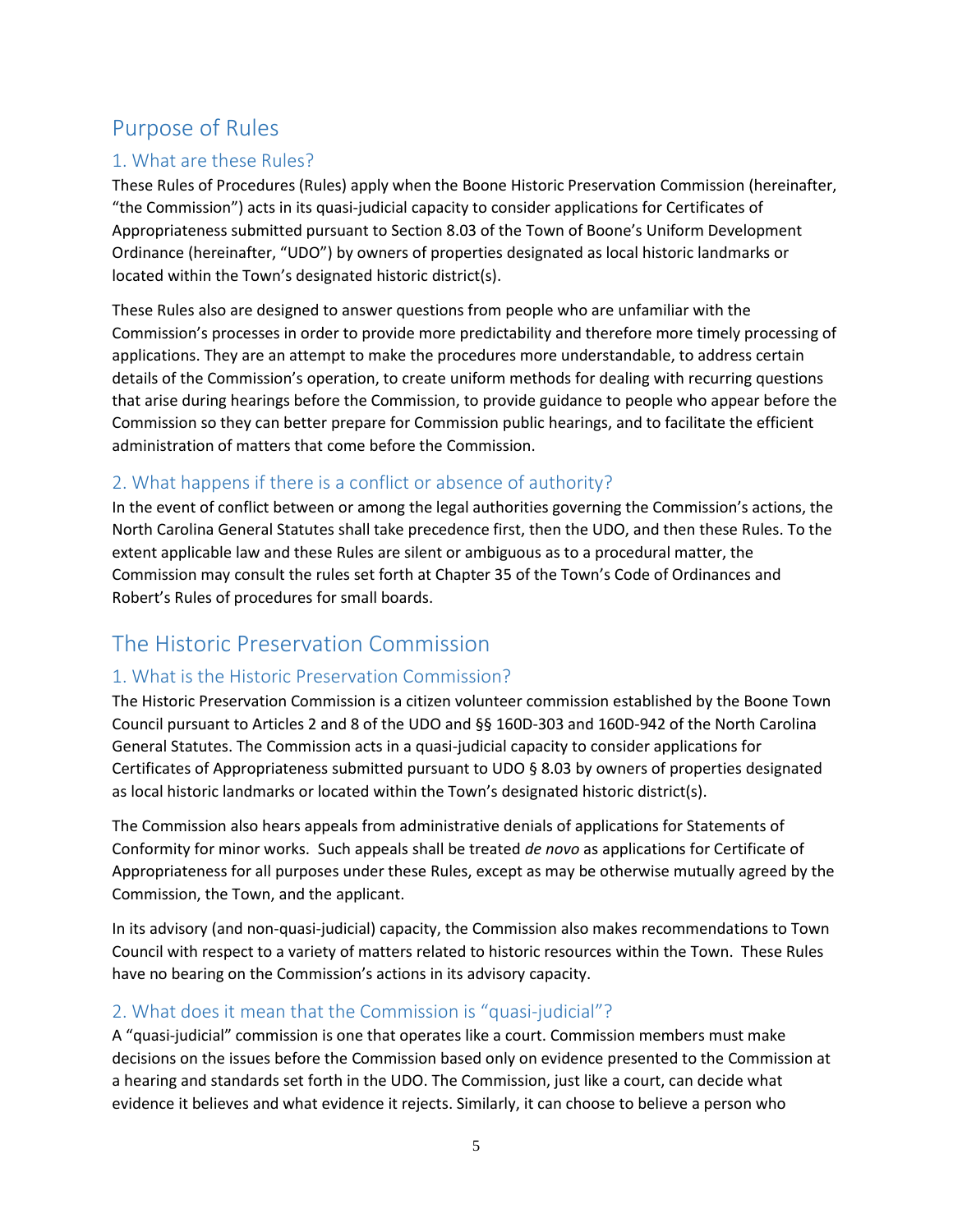appears before it, or it may find that the person's information or testimony is not credible and it may reject it. In some areas, North Carolina General Statutes dictate what testimony and evidence the Board is allowed to consider. (See Evidence §§ 1,3.)

### <span id="page-5-0"></span>3. When and where does the Commission meet?

The Commission holds its regular monthly meetings on such dates and times as has been specified by the Boone Town Council and properly noticed by the Town Clerk. However, the date, time, and place (or method) of regular monthly meetings are subject to change at any time, subject to the notice requirements of open meetings law and any other limitations or requirements of applicable law. In addition, the Commission may continue regular meetings and may schedule special meetings as it deems appropriate, subject to the requirements of open meetings law and any other applicable law.

### <span id="page-5-1"></span>4. How does a case come before the Commission?

A written application for a Certificate of Appropriateness, on such forms as may be required by the Planning and Inspections Department (sometimes referred to as "Planning"), must be filed with Planning by a person who has the legal right to file the application and the application must generally be considered complete by the pertinent Planning staff.

The Town of Boone has forms for applications available on its website and in the Planning and Inspections Office. Planning and Inspections is located on the basement level of the Boone Downtown Post Office at 680 West King Street, Boone, NC 28607. The appropriate form must be fully filled out and the fees paid for Planning to process it. Planning will then set the application for hearing at the next available Commission meeting date and provide notice of the hearing to neighbors and the public as required by the UDO.

### <span id="page-5-2"></span>5. How many Commission members participate on each case?

A full commission is composed of five Town residents; a quorum of at least three members is required to hear a case. Commission members cannot participate in cases in which they have a fixed opinion on the case prior to the hearing that is not susceptible to change; in which they have undisclosed communications with others prior to the hearing regarding the substance of the case; in which they have a close familial, business, or another associational relationship with someone who will be affected by the decision; or in cases in which they have a direct or indirect financial interest in the outcome. (See Membership §§ 6-10)

# <span id="page-5-3"></span>Membership

# <span id="page-5-4"></span>1. What is expected of Commission members?

Sections 2.04 and 2.05 of the UDO govern the conduct of the Commission's business and of individual commission members, and shall be considered incorporated herein.

The applications that come before the Commission can be extremely important both financially and in terms of quality of life for the parties, neighboring property owners, and Town residents generally. Commission members are expected to:

**A.** Fully comply with all relevant provisions of the Town of Boone Code of Ethics, found at § 30.52 of the Town of Boone Code of Ordinances;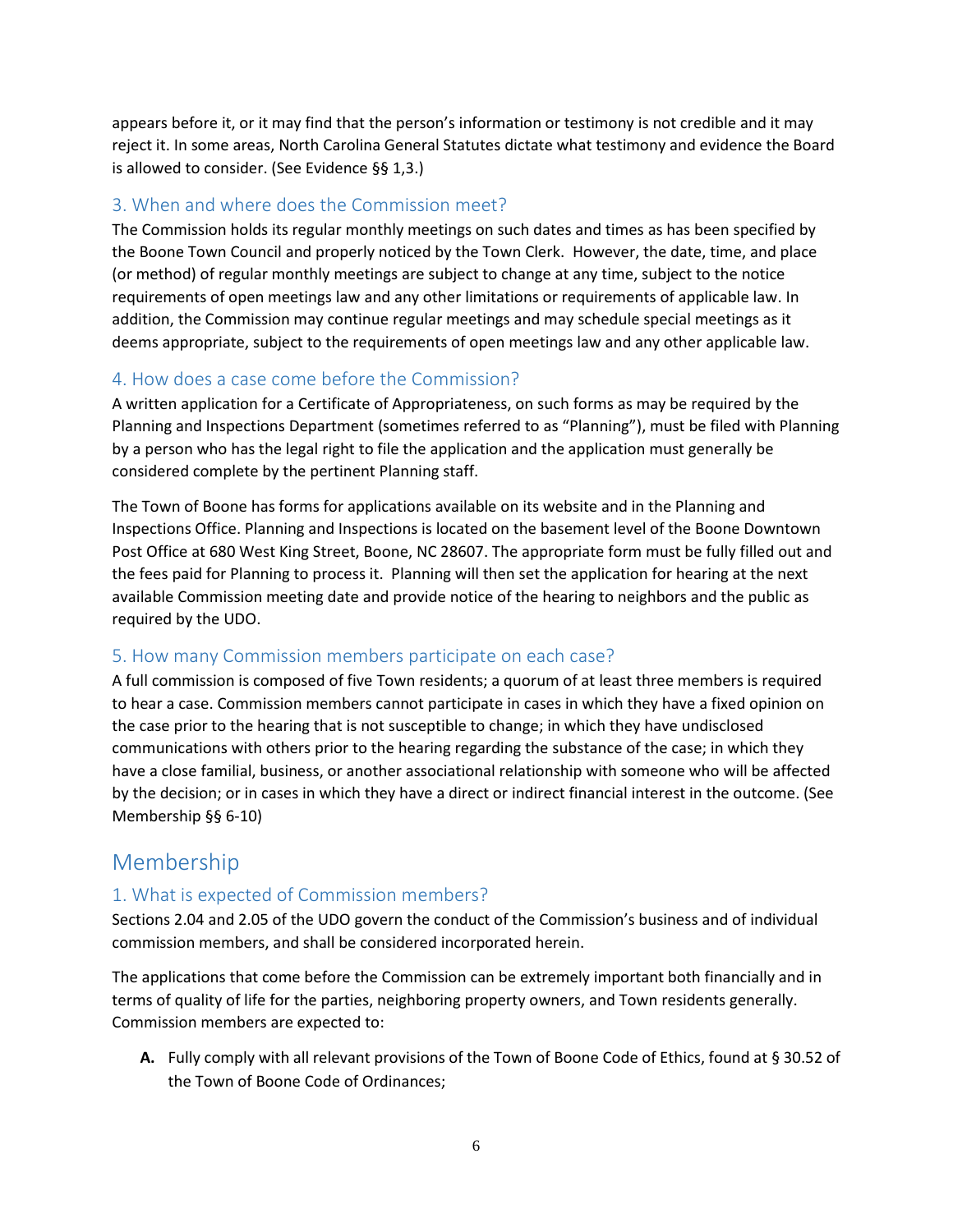- **B.** Disclose to the Commission and/or seek advice from the Town Attorney in the event of any concern about a potential conflict, ex parte communication, or any other matter which could call into question the impartiality and fairness of the Commission member as to any particular matter to be heard by the Commission;
- **C.** Review, become familiar with, and remain familiar with these Rules, the UDO, the Comprehensive Plan, and all other adopted plans of the Town of Boone that may relate to decisions by the Commission;
- **D.** Fairly apply the UDO and any other applicable law and Town plans to the application before them, even when they personally disagree with applicable standards or policies;
- **E.** Review and be familiar prior to the meeting with the application and staff report on each matter that comes before the Commission;
- **F.** Advise the Planning Department if the member is no longer eligible to serve on the Commission due to a change of residence or other cause;
- **G.** Attend all training sessions of the Commission; and
- **H.** Recognizing the gravity of the matters that come before the Commission, conduct themselves in a manner befitting the responsibilities that have been placed upon them, including:
	- 1. Recognizing the high costs parties may incur in appearing before the Commission, making all reasonable efforts to timely arrive for meetings of the Commission so as to avoid keeping parties, their various witnesses and professionals, and members of the public from having to wait for meetings to begin;
	- 2. Dressing for public hearings in appropriate attire so as to communicate to the parties, witnesses, and general public that they take their responsibilities seriously, and understand and consider the matters that come before the Commission matters of serious concern to the participants and the public; and
	- 3. Maintaining a professional and serious decorum during public hearings, including the deliberations and decision-making of the Commission, by:
		- a. Avoiding all whispered conversations with each other;
		- b. Refraining from interrupting other members of the Commission, parties, or witnesses, absent an appropriate reason for doing so;
		- c. Treating all participants and witnesses in hearings, as well as other Commission members, with the degree of respect with which they would like to be treated;
		- d. Avoiding cell phones ringing during meetings, as well as the receiving or sending of text messages during a meeting, absent an emergency; and
		- e. Paying attention to the presentations by parties and witnesses and carefully listening to the comments and questions of other members of the Commission.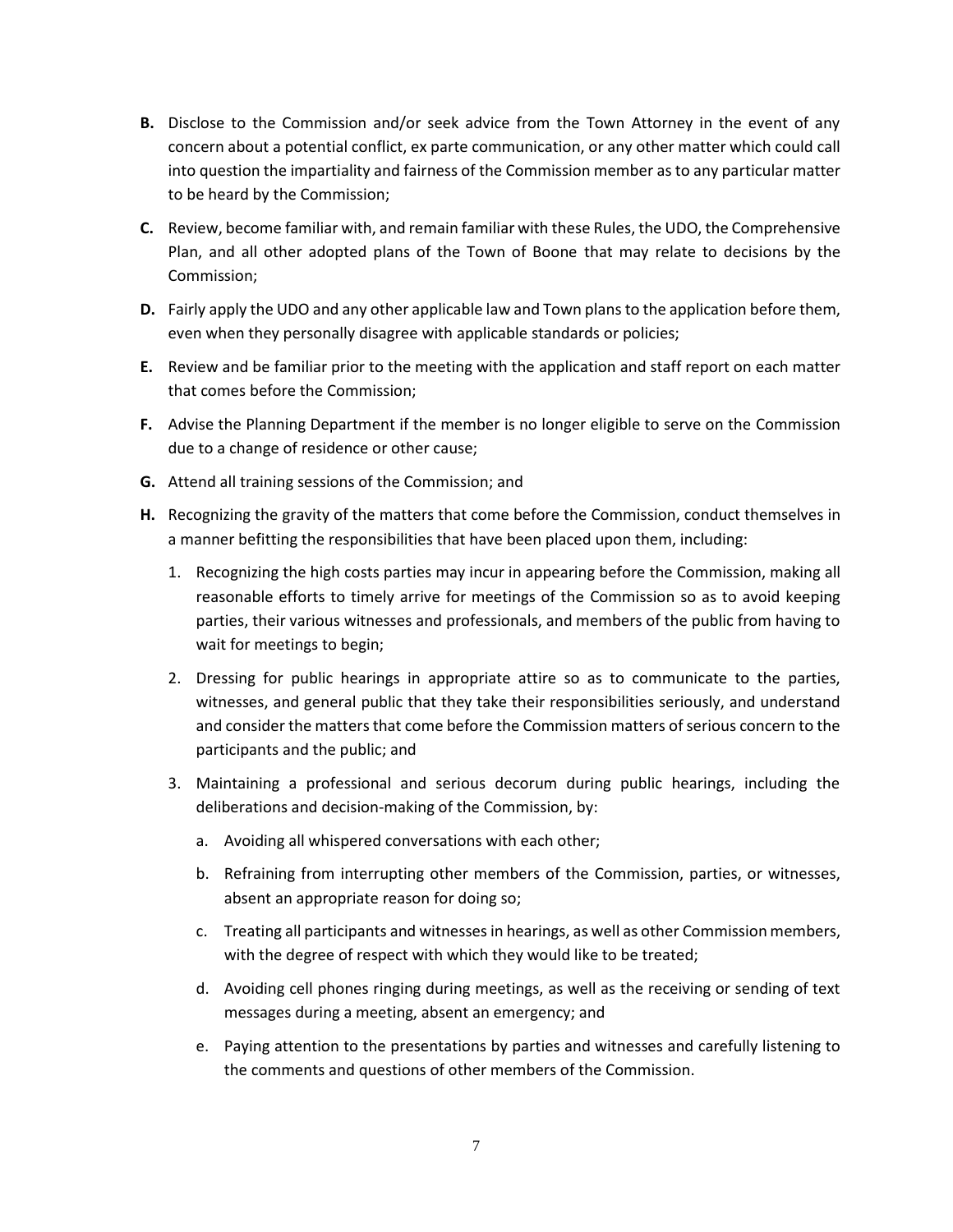### <span id="page-7-0"></span>2. How are Commission members appointed?

The Commission is comprised of town resident volunteers appointed by the Boone Town Council. A majority of the Commission shall have demonstrated special interest, experience, or education in history, architecture, archaeology, or related fields.

#### <span id="page-7-1"></span>3. Do Commission members receive compensation for their service?

No, Commission members receive no compensation for their service.

### <span id="page-7-2"></span>4. What happens if a Commission member cannot participate in a particular hearing?

The Planning and Inspections Department attempts to determine in advance of each meeting whether any Commission member should not or is unavailable to participate in any particular case, and when possible arranges for the appearance of an alternate member for the regular member who is unable to participate. Quorum requirements for the Commission are set under state law and the UDO and the Commission cannot hear a case if there are fewer than three participating members. If a Commission member is recused from the hearing after it has been called and no alternate is present leaving the Commission with less than a quorum, the case cannot be heard and will be continued to a later date.

### <span id="page-7-3"></span>5. When should a Commission member not participate in a hearing?

A Commission member should not participate in or vote on an application if the member's participation would violate an affected person's constitutional rights to an impartial decision maker. Impermissible conflicts include, but are not limited to:

- **A.** Having a fixed opinion prior to hearing the matter that is not susceptible to change;
- **B.** Having undisclosed ex parte communication concerning the matter;
- **C.** Having a close familial, business, or other associational relationship with an affected person;
- **D.** Having a financial interest in the outcome.

#### <span id="page-7-4"></span>6. What is ex parte communication?

An ex parte communication occurs when a Commission member discusses with any other person, including another Commission member, party, neighbor, or Town staff, the substance of a case outside the hearing and before the decision in the case is announced. Should a Commission member receive an unsolicited comment from a party or member of the public concerning a case, he or she shall inform the person seeking to comment that discussing a case prior to the hearing is prohibited and shall end the conversation. If that Commission member then participates in the hearing on the case, the member shall disclose at the beginning of the hearing the substance and source of any such unsolicited comment in order to allow any party an opportunity to object to the member's participation in the case.

# <span id="page-7-5"></span>7. What happens if a Commission member does not discover that the member should not participate in the case until the hearing has started?

Although every effort is made to avoid this, at times a Commission member may not realize until the hearing on the case has already begun that a reason exists that does or may make it inappropriate to participate in a case. As soon as a Commission member realizes that such reason exists or may exist, the member should interrupt the hearing to announce the existence of the reason and if appropriate should withdraw from the case, unless objection to the member's participation is waivable and is in fact waived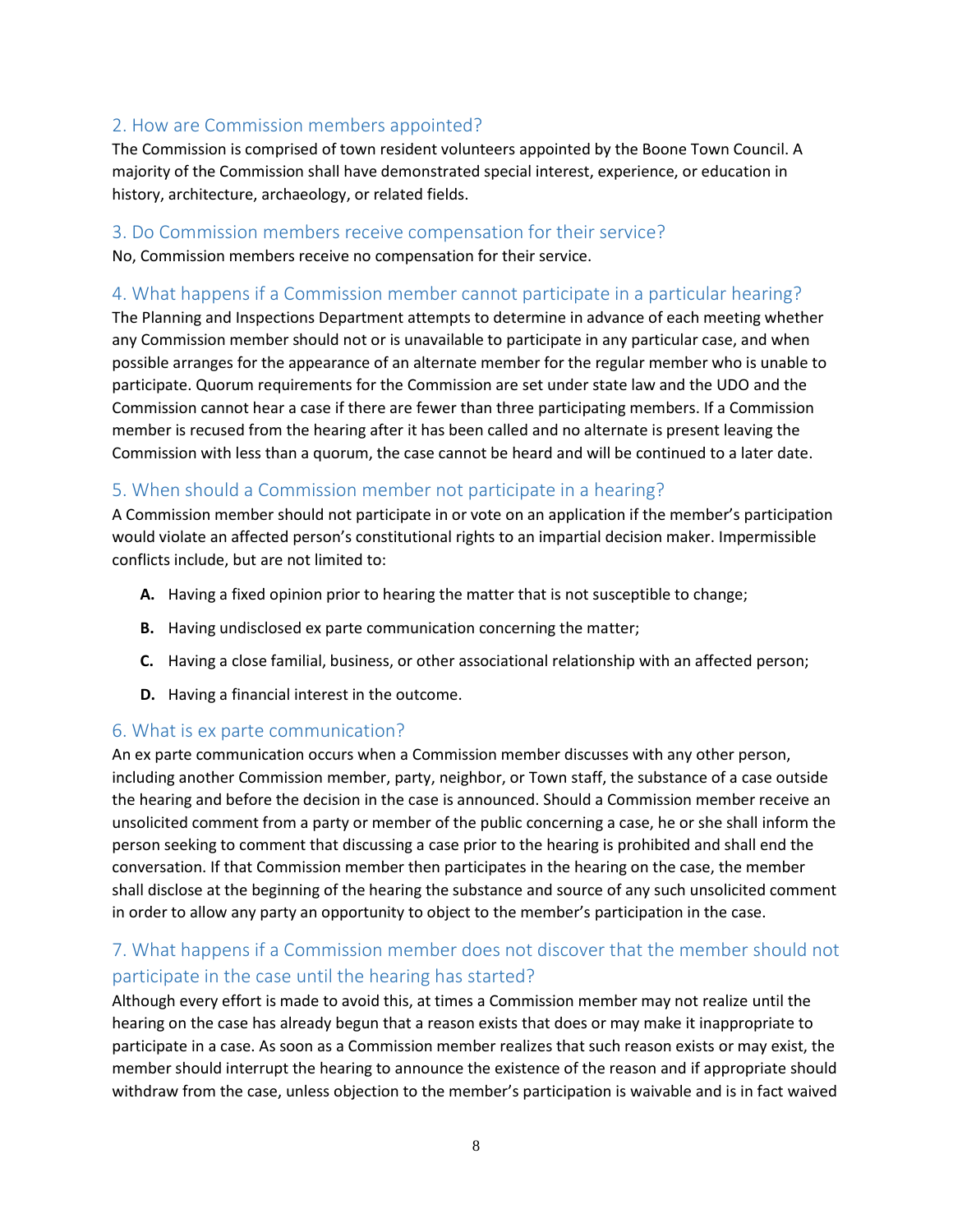by all parties. (See Membership § 9) If an alternate member of the Commission is not present at the time of such withdrawal and a quorum is lost as the result of the withdrawal, the case will be continued and shall be treated as a new case when it is next heard. At the new hearing, the Commission will be directed to disregard whatever evidence was presented to it during the initial hearing and shall base its decision only on the evidence presented at the new hearing.

# <span id="page-8-0"></span>8. What happens if a Commission member does not withdraw from a case, but another Commission member or a party believes that the Commission member should not participate in the case?

In the event a Commission member does not withdraw from a case, but another Commission member or a party to the case raises an objection to the Commission member's participation, the objecting person must state with specificity the basis for the objection. The Commission member whose participation is questioned shall be entitled to answer the objection, and following such response, the remaining members of the Commission, by majority vote of those participating in the vote, shall rule on the objection. The challenged member of the Commission shall not participate in the vote on the objection.

# <span id="page-8-1"></span>9. Can an applicant waive its objection to a Commission member participating in the hearing?

Yes, in certain circumstances an objection can be waived. The Town of Boone disfavors any member of the Commission participating in a case for which a valid basis exists for objection to his participation, as described in Membership § 5. However, in some circumstances, if the Commission member discloses the full extent of the matter or circumstances which would prevent participation, and all parties to the case express on the record their wish that the Commission member nevertheless participate in the case, the Board member may do so. However, under state law a Commission member who has, or whose family member has, a direct or indirect financial interest in the case may not participate in the proceedings even if all parties consent to the member's participation.

# <span id="page-8-2"></span>Pre-Hearing Procedures

# <span id="page-8-3"></span>1. Who is allowed to submit an application?

Either the party seeking the Commission's decision on a matter within the jurisdiction of the Commission or an authorized person acting on behalf of that party, such as an agent, attorney, employee, or other representative, can fill out an application or appeal for a matter that will be decided by the Commission, but if the person proceeding is a representative, he or she must prove the proper authority to do so.

# <span id="page-8-4"></span>2. What is a staff report?

In every case which comes before the Commission, Planning staff will prepare a report summarizing the issues and at least some of the history of the matter, and including copies of documents which the Planning Department considers important to an understanding of the case. Staff reports on each case are distributed to members of the Commission in a "Board Book" which is distributed to the members prior to the hearing. Except to the extent that a party objects to material contained in a staff report and the objection is sustained by the Commission, the staff report is considered evidence in the matter and may be considered by the Commission in its decision.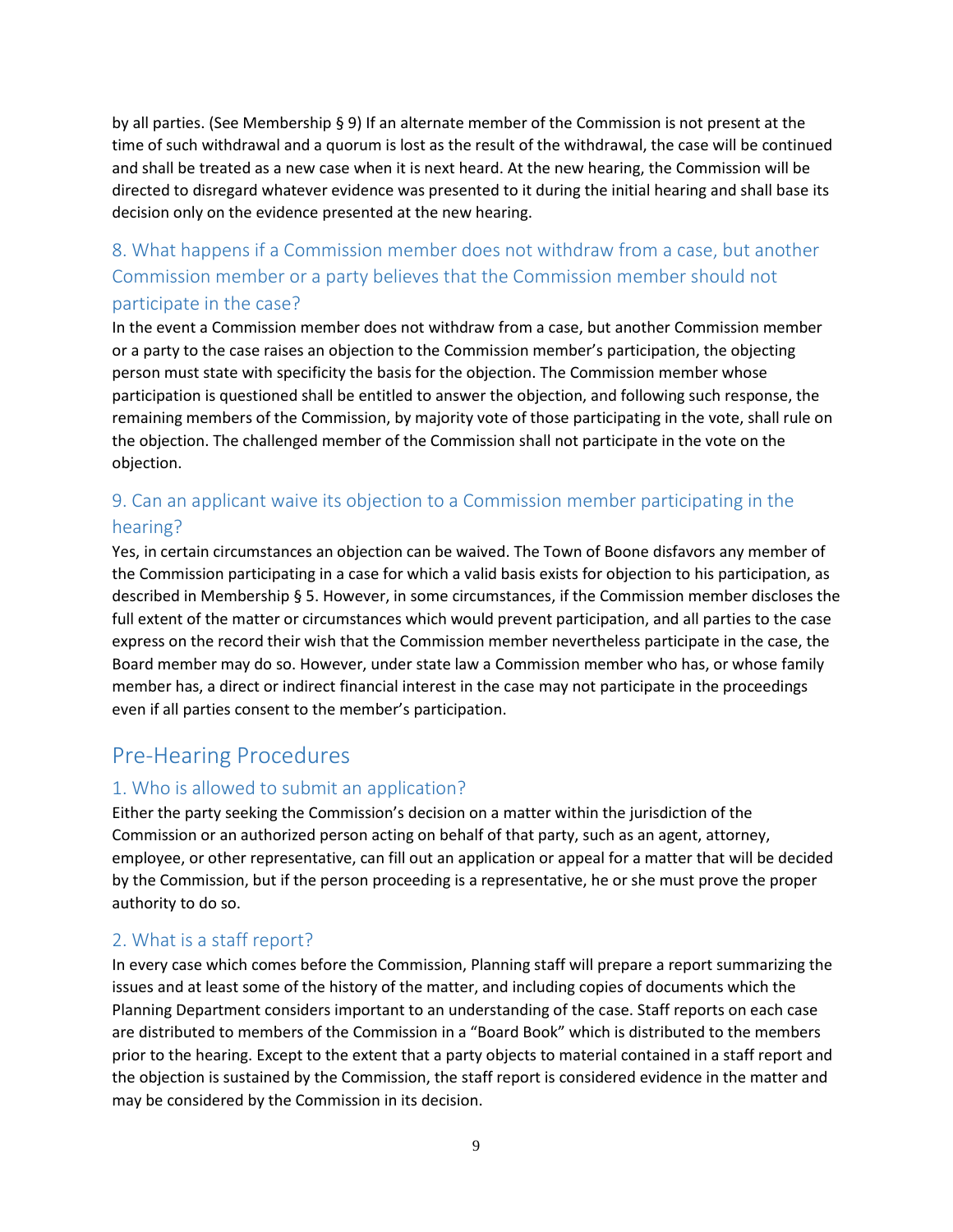### <span id="page-9-0"></span>3. Who can examine a file prior to the hearing?

Files related to cases before the Commission are available for inspection by members of the Commission, parties, and members of the public. If a file is particularly voluminous, not every item from the file may be included in the staff report and Board Book. Commission members, parties, and members of the public may arrange to review the file by contacting the Planning and Inspections Department at (828) 268-6960 and making an appointment to do so.

#### <span id="page-9-1"></span>4. Once a case is scheduled for a hearing, can it be delayed?

Yes. Cases are generally placed on the agenda for the Commission as soon as possible once all needed materials have been submitted by the applicant. If an applicant wishes to have consideration of a case delayed, the applicant must submit a written request to the Planning and Inspections Department. Planning staff will transmit the request to the Chair of the Commission, and will notify all other parties involved in the case of the request. Unless a party objects to the request for a continuance, the Chair can either make the decision on the request or refer the request to the Commission itself for a decision. If any party objects to a continuance, it must be decided by the Commission. The Commission can also decide to continue a case on its own initiative if it determines that the case is not ready for hearing or it will not be reached at a particular meeting, but this can only happen at the hearing.

#### <span id="page-9-2"></span>5. If a case is delayed, will it be heard the next month?

Not necessarily. A case which is continued can be scheduled for the next month's regular meeting of the Commission, it can be continued for more than one month, or it can be continued to a special meeting. In unusual circumstances, a case might be continued for more than a month.

#### <span id="page-9-3"></span>6. How does a person intervene as a party in a case?

The applicant and the Town of Boone are always considered parties in a case before the Commission. Other persons can also request that they be allowed to participate in a case as a party, but only a person who has a special and substantial interest in a case before the Commission will be allowed to intervene in the case as a party. In order to intervene as a party in a case, at least twenty-four hours prior to the beginning of the Commission meeting in which the case is to be considered, the person seeking to intervene must complete a "Request to Intervene" form provided by the Planning and Inspections Department. The completed form must state the name and address of the person seeking to intervene, and it must explain the nature of the interest such person has in the outcome of the case. Persons who own property adjacent to or within one-hundred-and-fifty feet of the property in question in the case shall, without further showing, be presumed to have a special and substantial interest in the outcome of a case and will be allowed to intervene. Other persons may establish a substantial interest by showing that the value of their property will be adversely affected by the outcome of the case, or by showing such other distinct and personal interest in the outcome of the case as to distinguish their interests from the interests of the public at large. Organizations whose members include persons with such substantial interest in a particular case may be permitted to participate on behalf of their members upon written proof that they include and are acting on behalf of such members.

#### <span id="page-9-4"></span>7. How does the Commission decide if a person can intervene?

When a person has filed a timely request to intervene, a hearing to determine if intervention will be allowed will precede the hearing on the merits of the case. The Commission shall consider the written application to intervene, and after hearing from the person seeking to intervene and from all other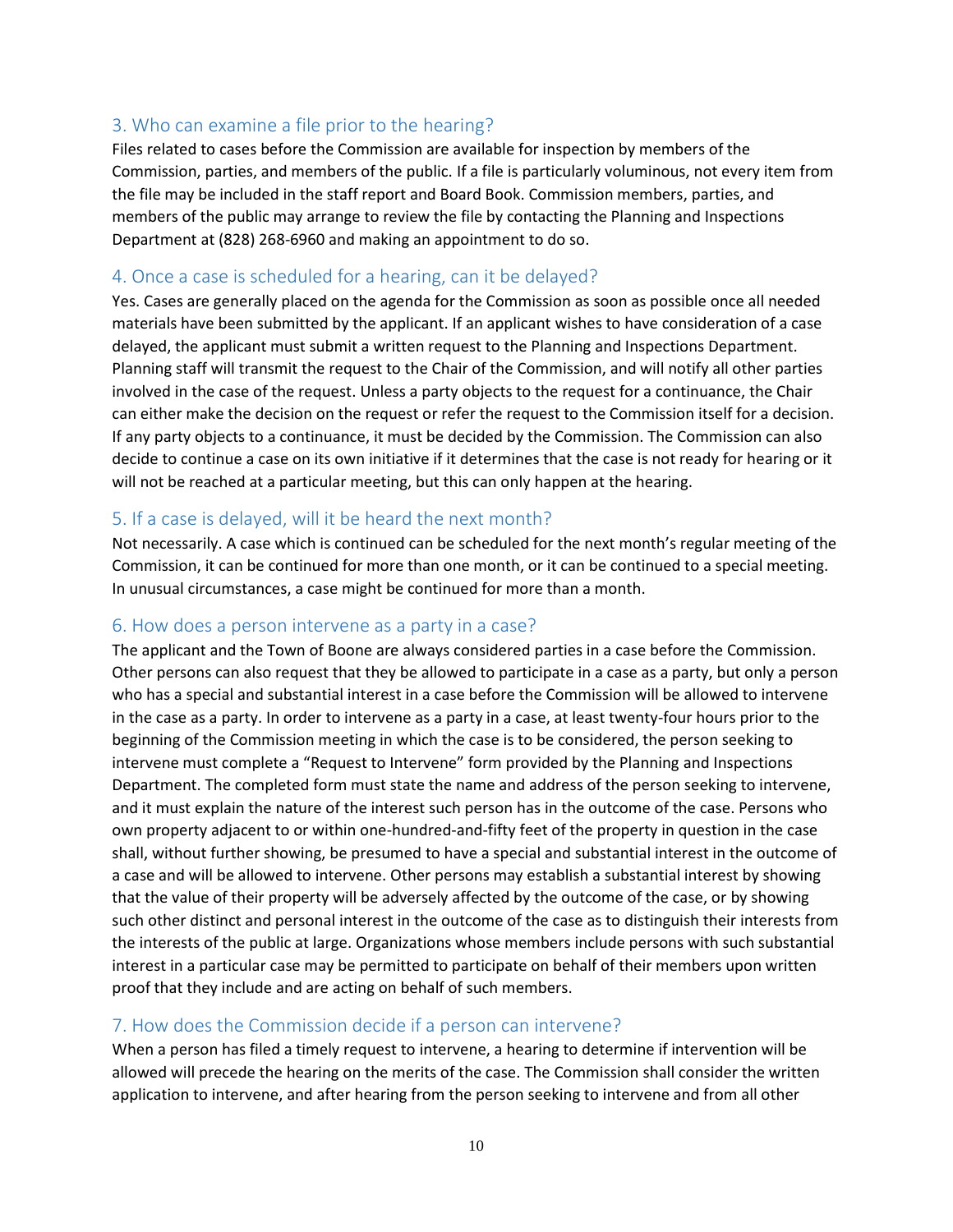parties to the case their reasons in support of or against intervention, the Commission shall decide whether the person may intervene in the case. A decision allowing a person to intervene is by majority vote of the Commission.

#### <span id="page-10-0"></span>8. Can a person denied the right to intervene still participate in the case?

Yes. If an application to intervene is denied, the person can still participate in the hearing as a witness.

#### <span id="page-10-1"></span>9. Can a person be compelled to appear as a witness or provide documents?

Yes. Under state law, the Commission Chair has the power to issue subpoenas at the request of a party to require attendance of witnesses or to compel the production of documents or other evidence. To request issuance of a subpoena, the applicant, the Town, or any person with standing under G.S. 160D-1402(c) may make a written request to the Chair explaining why it is necessary for certain witnesses or evidence to be compelled.

### <span id="page-10-2"></span>10. How are subpoenas served?

Subpoenas are served just as they are in any normal court proceeding (see N.C. Rule of Civil Procedure 45(b)). They can be served by personal delivery by the sheriff, by the sheriff's deputy, by a coroner, or by any person who is not a party and is 18 years of age or older; or they can be served by registered or certified mail addressed to the person, return receipt requested. Service of a subpoena for the attendance of a witness can also be made by telephone communication with the person named in the subpoena, but this type of service is only available if it is done by the sheriff, the sheriff's designee who is 18 years of age older and not a party, or by the coroner. Alternatively, service can be achieved by any means agreed to by the person being served, including email.

### <span id="page-10-3"></span>11. What are the procedures for issuance of subpoenas?

A subpoena will only be issued upon submission of a completed "Subpoena Request Form" provided by and returned to the Planning and Inspections Department. Any request for a subpoena by an applicant or the Town must be served on the Commission Chair and all persons who are parties to the case or have moved to intervene as a party at least 10 days prior to the hearing on the case at issue. Persons moving to intervene as a party must serve a subpoena request on the Chair and all persons who are parties to the case at least 24 hours prior to the hearing on the case at issue.

The Commission Chair shall issue requested subpoenas that the Chair determines to be relevant, reasonable in nature and scope, and not oppressive. The Chair shall rule on any motion to quash or modify a subpoena. Decisions regarding subpoenas made by the Chair may be immediately appealed to the full Commission. The Commission shall hear any such appeal in a duly-noticed meeting. If a person fails or refuses to obey a subpoena issued pursuant to this subsection, the Commission or the party seeking the subpoena may apply to the General Court of Justice for an order requiring that its subpoena be obeyed, and the court shall have jurisdiction to issue these orders after notice to all proper parties.

# <span id="page-10-4"></span>The Hearing

### <span id="page-10-5"></span>1. How long do Commission meetings last?

Because it is hard to predict or control how many matters will be placed on the Commission's agenda at any of its regular monthly meetings, and because the matters that come before the Commission demand its utmost attention and clarity, meetings that last too long interfere with the Commission's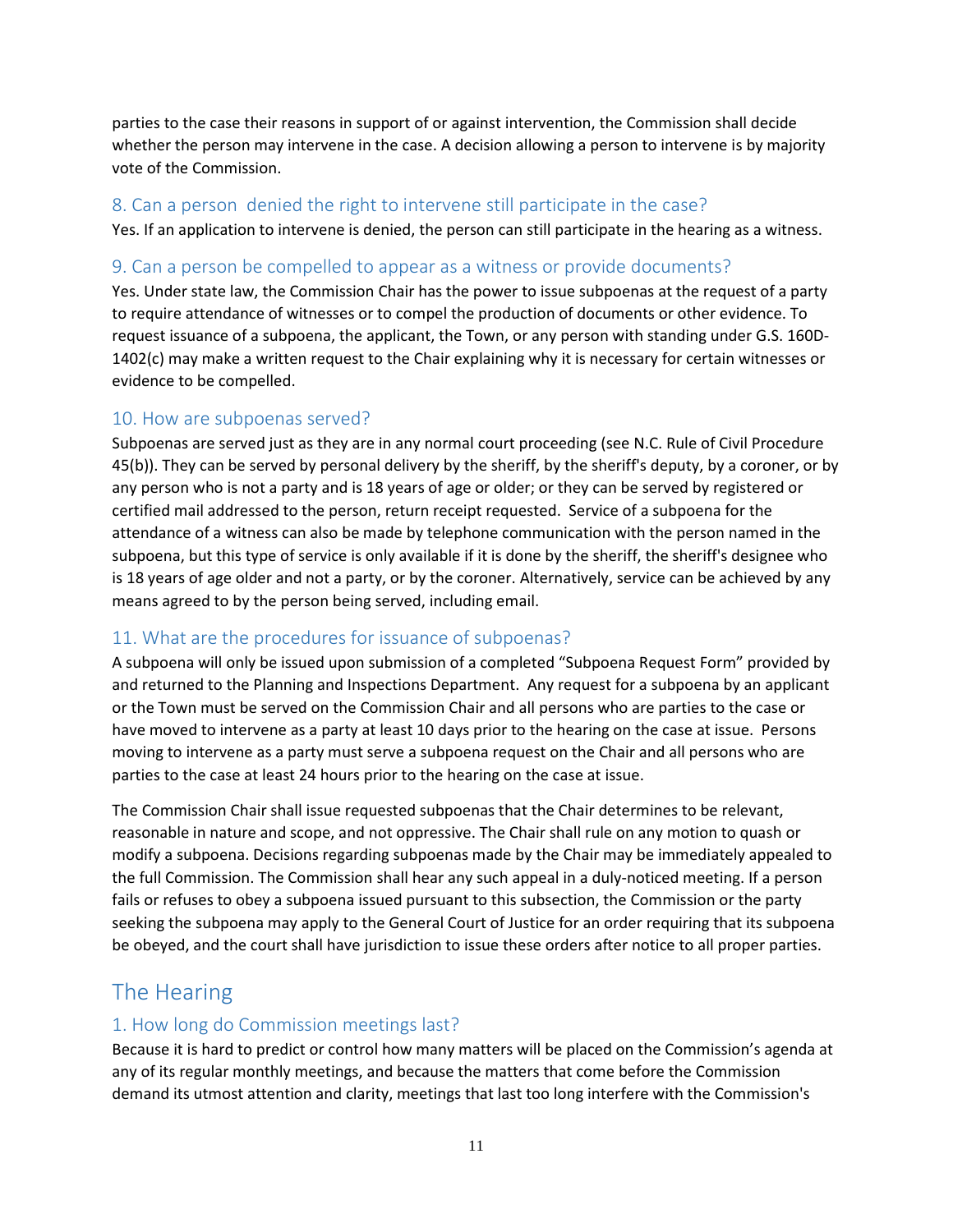ability to function effectively. The Commission generally will adjourn approximately 3 hours after the start of its meeting and continue to the next meeting any cases which are not completed or heard. However, the Commission may shorten or allow lengthier hearings in its discretion, and in all other respects may adopt such other or additional rules for the length and conduct of its meeting or of a particular meeting as it may see fit, so long as the substantive and procedural due process rights of the parties are reasonably protected.

### <span id="page-11-0"></span>2. Who may participate in a hearing before the Commission? (Parties and Witnesses)

There are two types of participants in a hearing before the Commission: "Parties" and "Witnesses."

- **A.** Parties. The applicant and the Town of Boone are always considered parties in a hearing before the Commission. In addition, a person who has properly intervened in the case is considered a party to the case. (See Pre-Hearing Procedures §§ 6-7)
- **B.** Witnesses. At the start of each meeting, the Chair will announce the availability of sign-up sheets for any person wishing to appear as a witness in a case scheduled for that meeting. A person who wishes to testify as a witness must record his or her name on the sign-up sheet for the case in question unless the Chair or Commission allows people who have not signed up to also testify. If people who did not sign up are allowed to testify, every person who wants to be heard but did not sign up must also be allowed to testify. Parties and witnesses who are called by parties to testify are not required to sign the sign-up sheet.

Any interested person, other than a party, may participate in a hearing before the Commission by testifying and is considered a "witness." (See The Hearing § 3) Witnesses are subject to questioning/cross-examination with respect to their testimony by Commission members and the parties.

# <span id="page-11-1"></span>3. If I am not the person who filed the application, can I still appear before the Commission?

Yes. All hearings before the Commission are open to the public, and interested members of the public can participate in two different ways. People who wish to give testimony to the Commission about a particular matter can sign up prior to the hearing on the matter on sign-up sheets placed near the entrance of the room in which the Commission is conducting its hearing. (See The Hearing § 2) Since the sign-up sheets are turned into the Commission at the beginning of the hearing on a matter, it is important to arrive on time. Otherwise, you might not be able to speak. Other people can also request that they be allowed to participate in a case as a party, but only a person who has a special and substantial interest in a case before the Commission will be allowed to intervene in the case as a party. (See Pre-Hearing Procedures §§ 6-7.) A person who has intervened can ask questions of other witnesses at the hearing and can argue the facts and law of the matter under consideration, just as any other party to the case is entitled to do.

# <span id="page-11-2"></span>4. Who can represent a corporation, limited liability company (LCC), or other nonhuman entity before the Commission?

Only an attorney licensed by the State of North Carolina can represent a corporation, LLC, or other nonhuman entity before the Commission. Attorneys can argue the law and facts of a case, object to materials and evidence offered to the Commission, and question their witnesses and cross-examine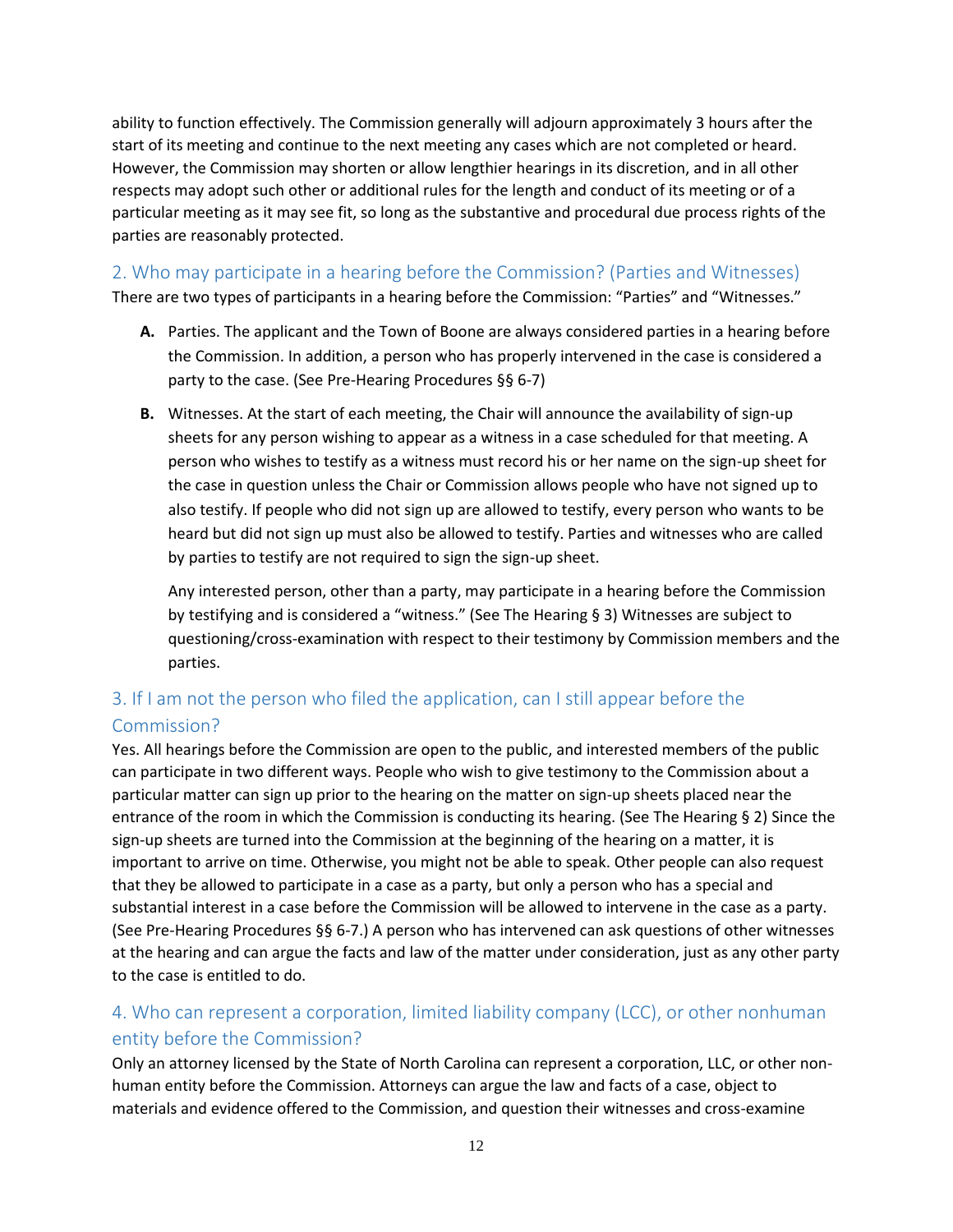other witnesses. Other types of experts, such as engineers, architects, and appraisers, can testify in the hearing on a matter, but they cannot argue the law and facts of a case, object to materials and evidence offered to the Commission, or question other witnesses at a hearing.

#### <span id="page-12-0"></span>5. Who can represent a natural person before the Commission?

A natural person is the term in the law for a human being who is acting in his or her own name representing his or her own interests. A natural person may be represented by an attorney, or may represent himself or herself. If a natural person who is also a party chooses to represent him- or herself, that person can argue the case to the Commission by summarizing the facts and offering legal argument, can testify, and can ask questions and cross-examine witnesses who appear.

### <span id="page-12-1"></span>6. What happens if the applicant does not show up for the hearing?

If the party who has filed the application fails to show up for the scheduled hearing, the Commission may by majority vote either dismiss the case or continue it to another time to provide an opportunity for the party to justify the failure to appear.

# <span id="page-12-2"></span>7. If an application is dismissed due to the failure to show up for the scheduled hearing, can the application be revived?

Yes. Once a case is dismissed, the party may file a new application for a Certificate of Appropriateness to be considered by the Commission. Any new application requires that a party submit all required materials and pay the required fees as if no prior application had been submitted. (See The Historic Preservation Commission § 4.) No credit is given for the fees paid in connection with a case that was dismissed.

Generally, an application is evaluated against the requirements in the UDO at the time the application is filed. If the requirements of the UDO have not changed since the dismissed application, an identical application may be filed. If on the other hand, the requirements of the UDO have changed since the dismissed application was filed, it may no longer be possible to submit an identical application.

#### <span id="page-12-3"></span>8. What is the role of the Town Attorney at hearings?

The Town Attorney attends meetings of the Commission and normally acts as the Commission's attorney. In that role, the Town Attorney can call witnesses, cross-examine witnesses offered by any party, cross-examine witnesses who are appearing as members of the public, answer legal questions from the Commission members, and provide direction and clarification to Commission members when he or she believes it is warranted to do so, including during the Commission's deliberations. Alternatively, independent counsel may be retained to advise the Commission.

#### <span id="page-12-4"></span>9. In what order does the Commission hear cases or other matters scheduled before it?

Cases are placed on the Commission's agenda on a first come-first served basis, based on the order in which they reach a readiness for hearing.

#### <span id="page-12-5"></span>10. How much time does an applicant have to present a case?

There is no time limit placed on the presentation of a case, but the Chair or the Commission may prohibit the presentation of repetitive, irrelevant, unreliable or other evidence deemed to be of no substantial usefulness to the Commission in reaching the legal issues presented. (See The Decision §§ 3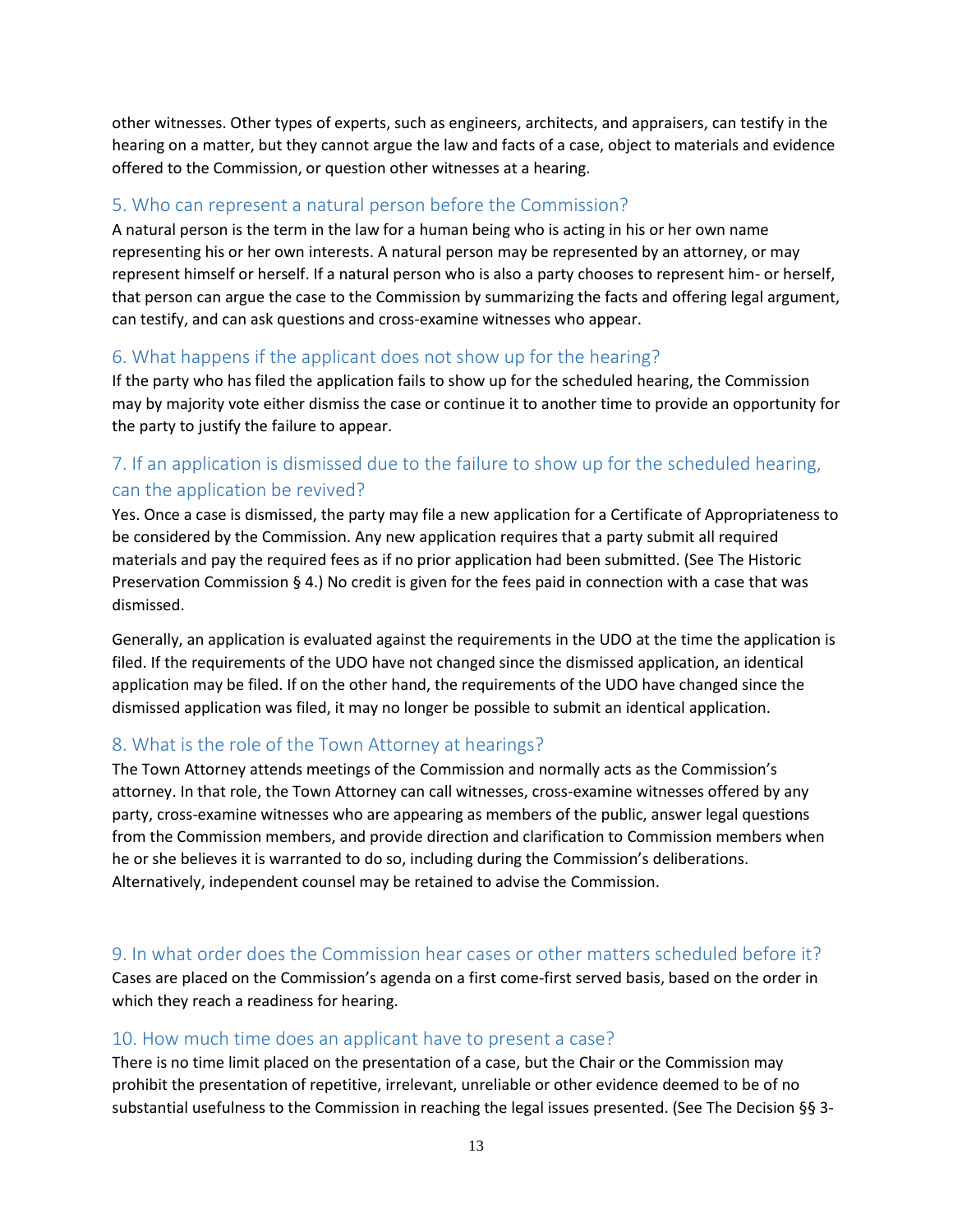6.) Although the North Carolina Rules of Evidence do not strictly apply to proceedings before the Commission, the Commission will only consider evidence that meets at least minimal standards for reliability. (See Evidence §§ 1, 3.) As to the length of Commission meetings, see § 1 herein (How long do Commission Meetings last?).

# <span id="page-13-0"></span>11. What happens if a case is not reached when it is first scheduled?

If a case is not reached when it is first scheduled on the agenda and the Commission does not schedule it for hearing at a special meeting, it will be scheduled for the next regularly-scheduled meeting of the Commission and will hold its place in the line of cases to be heard.

# <span id="page-13-1"></span>12. What happens if an application is modified between the time the staff report is distributed and the time it comes before the Commission?

In every case that comes before the Commission, Planning staff prepares an analysis of the case for the Commission called the "staff report" that is distributed to the Commission and all parties to the case about a week prior to the meeting. (See Pre-Hearing Procedures § 2.) If an applicant has changed its plans or any other features of its application between the time the staff report is distributed and the meeting, there may be no opportunity for staff to thoroughly evaluate the revised application. Therefore, in every case in which there is a change between the application materials evaluated in the staff report and the Commission meeting, as soon as such a change becomes apparent to the Commission, it will suspend its hearing on the merits of the application and conduct a hearing to determine whether it should continue the case to a future meeting in order to allow staff to evaluate the modified application materials. The Commission may question staff and others at the hearing to help it decide whether it should proceed or continue the case. If the Commission decides it can fairly consider the case without a revised staff analysis, such as in cases in which modifications are obviously minor, it can proceed with its hearing on the case without the benefit of an updated staff report.

# <span id="page-13-2"></span>13. If multiple issues are involved, can the Commission divide them into separate hearings?

Yes. Upon motion of any party to a case or by motion of a Commission member, second, and majority vote, the Commission may divide a hearing by issue. For example, the Commission may first admit evidence as to whether an application is complete, hearing from each party and witness as to that specific issue, closing the hearing as to that issue, and then voting on that issue. Using this system, in the event a vote is taken which bars the granting of approval, as the case may be, the case will end and no further votes need be taken unless a request for a provisional vote is made and approved by majority vote of the Commission. (See The Decision § 11.)

# <span id="page-13-3"></span>14. Can the Commission reopen the evidentiary portion of a hearing after it has been closed?

Yes. After the evidentiary portion of a hearing has been closed, should any member of the Commission request that the hearing be reopened, upon majority vote the Chair will reopen the hearing. The Chair can also reopen the hearing on the Chair's own initiative. When a hearing is reopened, each party to the case shall be given an opportunity for response and rebuttal as to the particular information elicited, but parties may not use the reopening of the hearing to present matters which are beyond the scope of the information elicited or solicited by the Commission.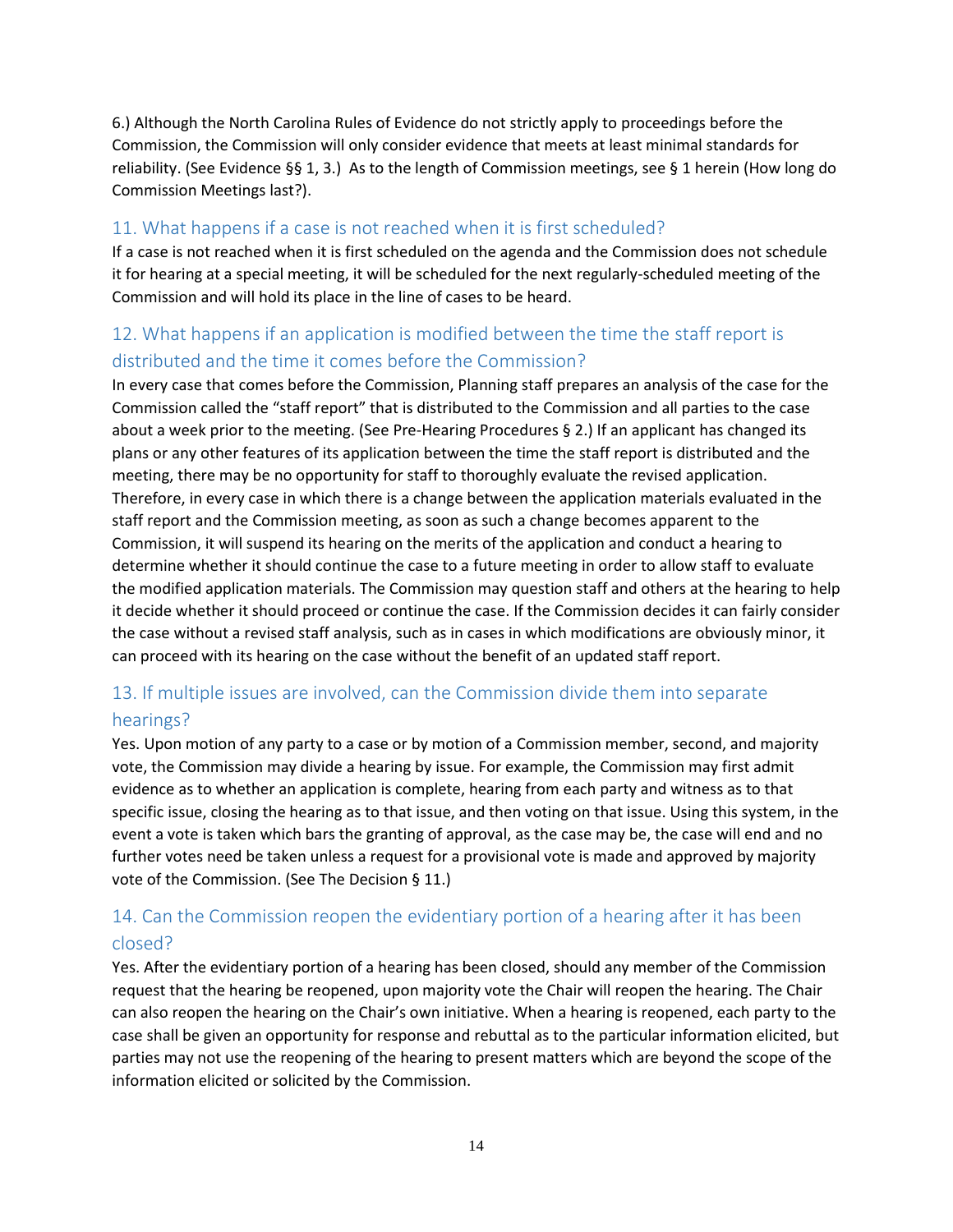# <span id="page-14-0"></span>15. What happens if a case cannot be finished at a single meeting of the Commission?

When a hearing or case is not concluded in one session of the Commission, it will be recessed and continued until a subsequent regular meeting of the Commission or until a special meeting called for the specific purpose of completing the case. Absent a stipulation on the record by all parties to the case to the contrary, the same Commission members who participated in the initial meeting must comprise the Commission that hears the case at the subsequent meeting(s). If circumstances prevent identity among the Commission members at the initial and continued hearings, such as the expiration of the term of a Commission member and the naming of the Commission member's replacement, and the parties are unwilling to waive their objections to this lack of identity, the case shall be presented to the Commission at the resumed hearing from the beginning, and no evidence presented to the Commission in the incomplete hearing shall be considered by the Commission in its decision.

### <span id="page-14-1"></span>16. Is a recording made of the hearing before the Commission?

Yes. The Commission Secretary records all cases before the Commission. Any person wishing to record a meeting of the Commission may also do so by utilizing a certified court reporter or any recording device so long as it does not disrupt the hearing. Although a party who has filed a petition for judicial review of a decision of the Commission may obtain a copy of the recordings made at the hearing, neither the Commission nor the Planning staff shall have any responsibility to prepare a verbatim transcript of a Commission hearing unless ordered to do so by a Court of competent jurisdiction upon the financial commitment of a party to pay for the transcription in accordance with N.C. Gen. Stat. § 160D-1402(h).

### <span id="page-14-2"></span>17. May the Commission schedule a special meeting to take up a case or complete one?

Yes. If at a regularly scheduled meeting the Commission concludes that it will be unable to complete all cases upon the agenda, it may schedule a special meeting to complete the agenda or hear a specific case. Notice must be published to the public in accordance with UDO § 6.01.04 unless the time and date of the special meeting is announced prior to the close of the regular meeting. The Commission may not schedule a special meeting for which there is an inadequate time to provide required notice.

# <span id="page-14-3"></span>Presentation of a Case at the Hearing

# <span id="page-14-4"></span>1. If I appear before the Commission, what is expected of me?

The Commission expects people who appear before it to prepare in advance and to be truthful and respectful, not only of the Commission itself but of others who might appear on the matter, even if they have a different view. The Commission cannot simply consider whether people who appear before it support or oppose a particular application or decision; rather, Commission members must consider the facts of the case and apply the criteria of the UDO that relate to the matter before the Commission.

The applicant for a Certificate of Appropriateness bears the burden of proof before the Commission and is expected to present sufficient information to allow the Commission to decide all of the issues it must consider in deciding whether to grant the application. The applicant can do this through the applicant's own testimony, documents and exhibits, and the testimony of others.

In every case Planning staff prepares an analysis of the issues that staff deem to be presented by the case and that report may summarize all or some of the facts as staff sees them. This is called the "staff report." Parties should familiarize themselves with the staff report before the hearing so that they may object to any parts of the report with which they disagree. The staff report is not intended to present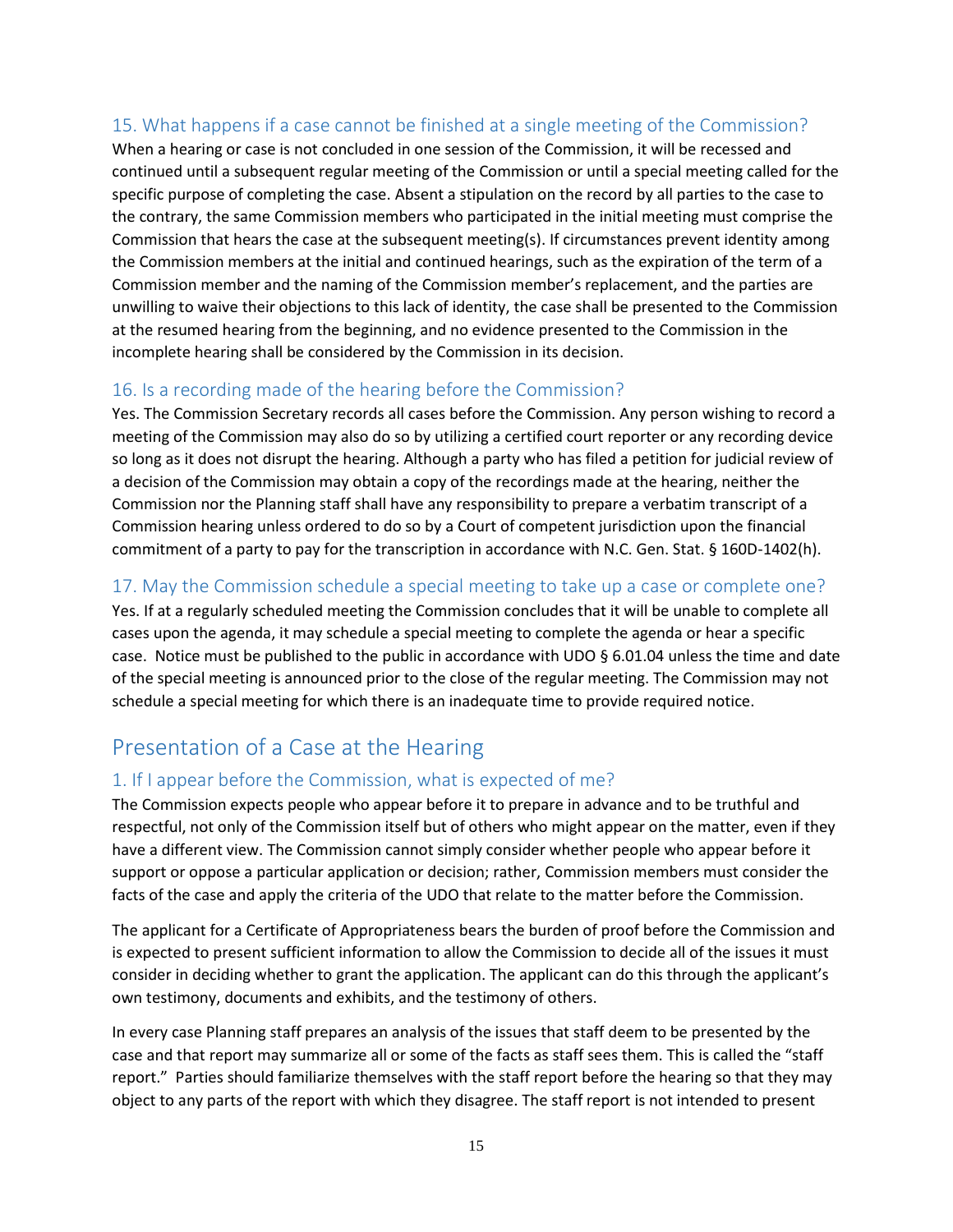everything that the parties might want to have the Commission consider; it may not address each of the issues that the Commission must decide to issue a decision in the applicant's favor; and it may not present the facts or law in the same way that each party sees them. If an applicant relies on the staff report to meet its burden of proof, it does so at its own risk that the staff report may be inadequate to fully prove the applicant's case.

A person who appears before the Commission as a "witness" is expected to testify truthfully and to stick to the subject about which the witness is testifying. The Commission appreciates it if people who testify as witnesses are as concise as possible, but a witness should not leave important information about a matter out of the witness's presentation merely in an attempt to save time.

### <span id="page-15-0"></span>2. Who has the burden of proof in a case before the Commission?

The burden of presenting sufficient evidence to allow the Commission to decide an issue is always upon the party or parties urging a particular position. At a minimum, the applicant must provide competent evidence which addresses every material issue presented by the application.

### <span id="page-15-1"></span>3. What are the rules for decorum of participants and observers at hearings?

Whether they are parties, attorneys, representatives, witnesses or simply spectators to a hearing before the Commission, all persons are expected to conduct themselves in an appropriate and respectful manner while in the hearing chambers of the Commission. Profanity, arguments between witnesses, arguments between attorneys and witnesses or other attorneys, arguments among spectators, noise that interferes with the conduct of the hearing, and the like, shall not be tolerated. Any such behavior may result in an order by the Chair for removal from the hearing chamber of the person(s) causing or engaging in such action, interference or disturbance.

### <span id="page-15-2"></span>4. Determination of preliminary matters; Jurisdiction objections

Objections regarding jurisdictional issues, including but not limited to, the standing of a party, may be made to the Commission. The Commission Chair shall rule on any objections, and the Chair's rulings may be appealed to the full Commission. The Commission should address any other preliminary matters that might moot, shorten, or otherwise change the presentation of the matter, including such matters as a request to intervene, request for a continuance, determination whether a modification to an application requires that the hearing be delayed, and objection to participation by a Commission member.

### <span id="page-15-3"></span>5. What is the order of a hearing on an application?

Cases generally shall proceed in the following order, although if the parties agree or there is no objection, deviations in this order are permitted and shall not impair the decision in the case:

- **A.** Applicant is given an opportunity to object to any materials which were provided to the Commission in advance of the hearing;
- **B.** Applicant is given the opportunity to make an opening statement;
- **C.** Parties other than the applicant are given an opportunity to make opening statements;
- **D.** Applicant presents the evidence in support of the application. For an explanation of the types, forms and admission of acceptable evidence, see Evidence §§ 1-3.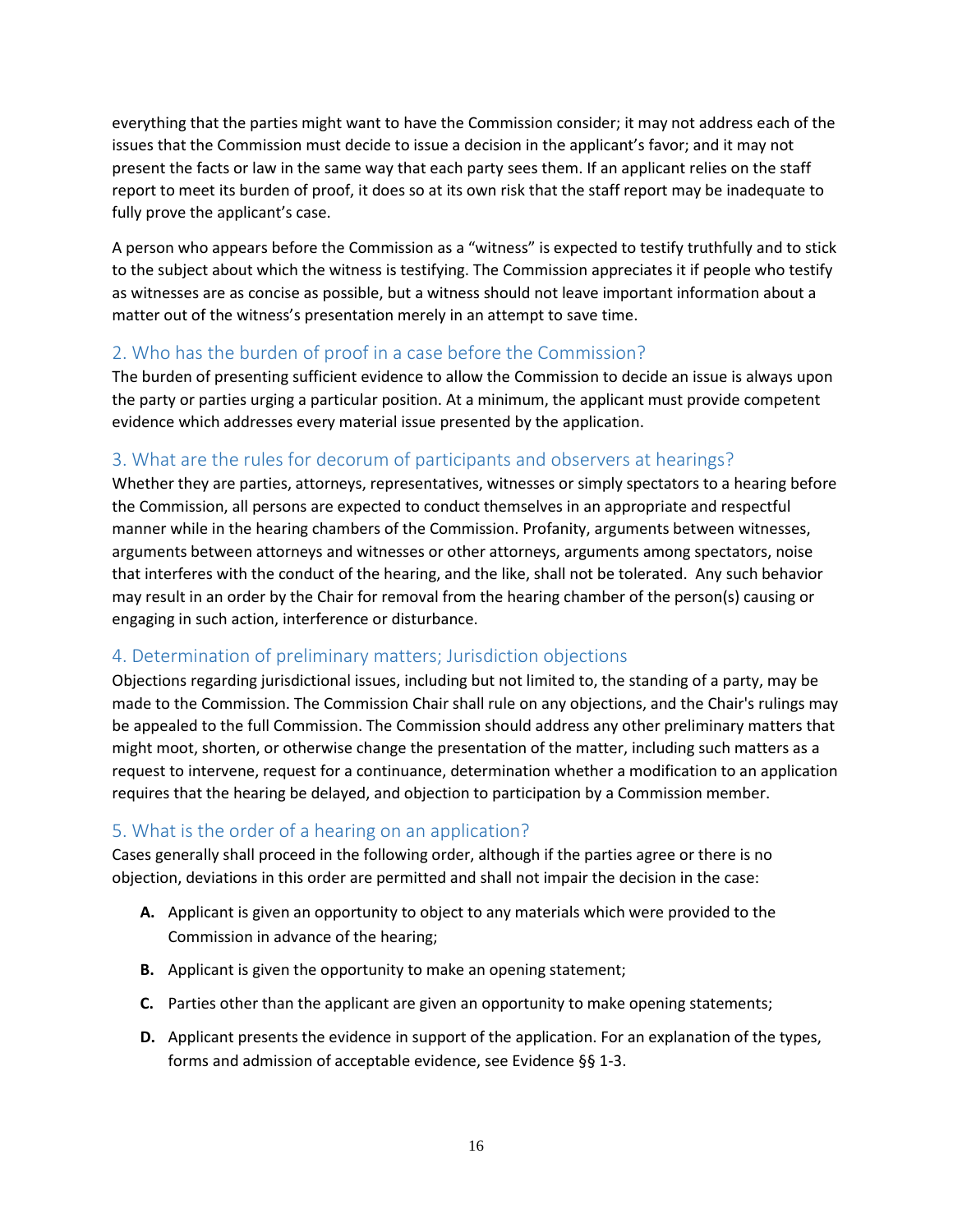- **E.** Planning staff presents evidence pertinent to the application. However, at any time before, during or after the presentation of evidence by the applicant, a Commission member, with permission from the Chair or full Commission, may request the testimony of Planning staff as to any matter relevant to the case, including their interpretation of provisions in the UDO or Comprehensive Plan or state law.
- **F.** Other parties present evidence pertinent to the application.
- **G.** Non-party witnesses testify and offer evidence.
- **H.** Applicant is given opportunity to present rebuttal evidence.
- **I.** Applicant is given the option of giving its closing summary and argument or deferring its presentation until all other parties are given the opportunity for closing summary and argument.
- **J.** In the order they have qualified as intervenors, Parties other than the Town present their closing summary and argument.
- **K.** Town presents its closing summary and argument.
- **L.** If applicant has deferred presentation, applicant presents its closing summary and argument.
- **M.** Commission deliberation begins. (See Weighing the Evidence by the Commission §§ 2-3, The Decision §§ 1-2.)
- **N.** If, in the course of its deliberations, the Commission entertains additional testimony or other evidence from any party, the Commission shall allow all other parties and witness to address the particular subject area as to which the additional evidence was allowed.
- **O.** The Commission completes its deliberations and issues its decision.
- **P.** The Chair closes the case.

# <span id="page-16-0"></span>Evidence

### <span id="page-16-1"></span>1. What evidence can the Commission rely on in making a decision?

The Commission is required to base its decisions on competent evidence presented at the hearing. To be considered "competent," witness testimony requires that (a) the witness has personal knowledge of the subject of the testimony and (b) the subject of the testimony is relevant to an issue involved in the hearing. "Competent" documentary evidence requires that the document be authenticated by one of the following methods:

- a. Certification, by signature, title and seal, of the person who is the custodian of the records; or
- b. Information within the document which establishes its origin and reliability; or
- c. Testimony by a person with personal knowledge of the document's origin and reliability.

The requirement that the Commission consider only "competent" evidence does not prevent the Commission from relying on evidence that would not be admissible under the Rules of Evidence as applied in North Carolina courtrooms so long as the evidence was admitted without objection or it appears to be sufficiently trustworthy and was admitted under such circumstances that it was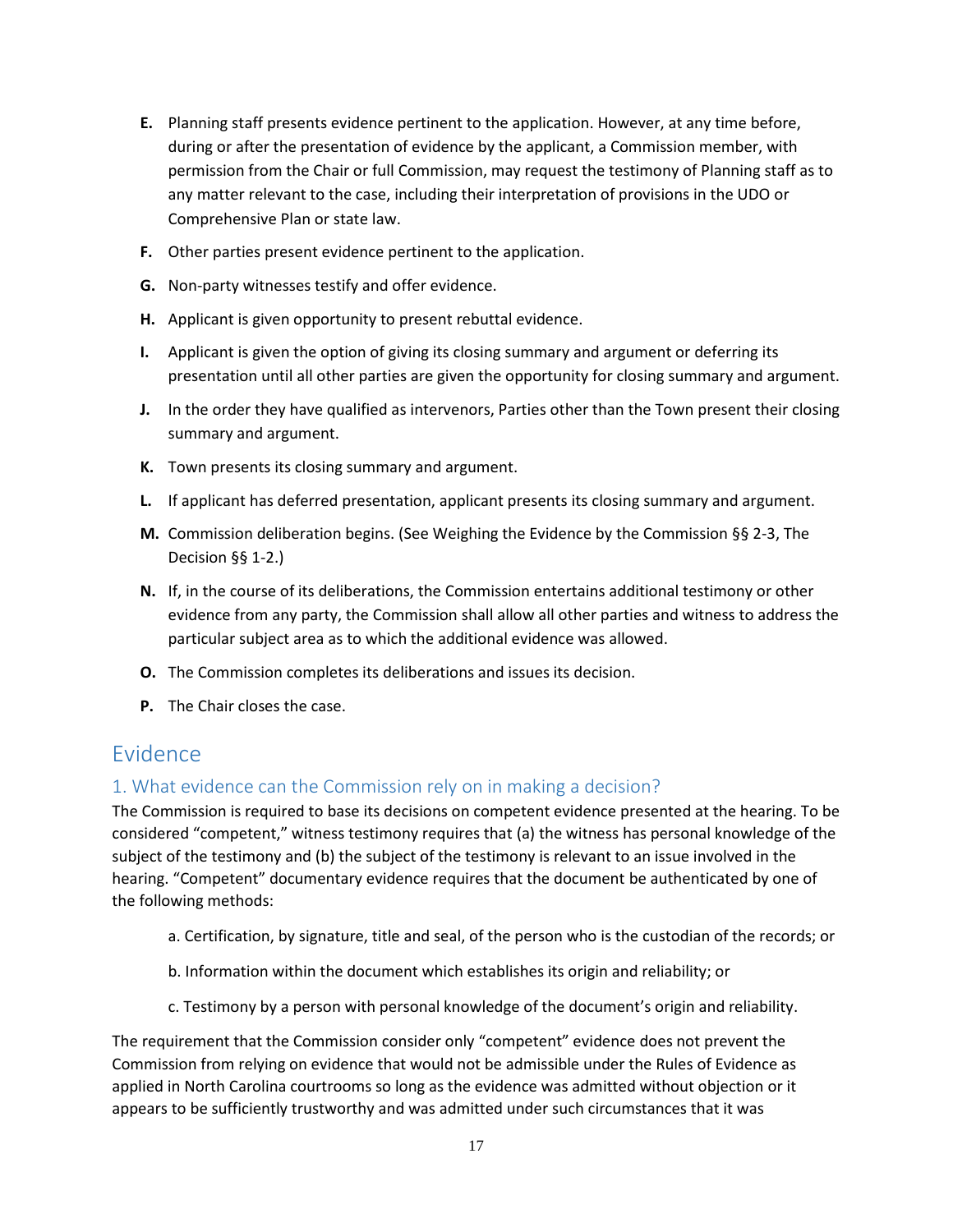reasonable for the Commission to rely upon it. Evidence may include hearsay evidence, such as an affidavit or letter written by a person who is not present, in certain circumstances. (See Evidence § 5.) Commission members may also rely upon their own knowledge of the property at issue if their knowledge is fully disclosed during the hearing in order to give the parties a fair opportunity to address the knowledge upon which they intend to rely. (See Evidence § 10.)

The Commission may only rely on opinion evidence pertaining to any of the following if such evidence is offered by a person accepted by the Commission as an expert witness:

- **A.** That the use of property in a particular way would affect the value of other property;
- **B.** That the increase in vehicular traffic resulting from a proposed development would pose a danger to the public safety; and
- **C.** Matters about which only expert testimony would generally be admissible under the North Carolina Rules of Evidence.

# <span id="page-17-0"></span>2. Are statements by an attorney appearing as the representative of a party considered evidence?

No. Attorneys representing parties participating in any hearing may not be sworn and their statements are not considered evidence. Statements made by an attorney representing a party shall be considered only as legal argument or a summary of evidence intended to be offered, or which has been offered by parties and witnesses participating in the hearing.

### <span id="page-17-1"></span>3. How is testimony (or testimonial evidence) presented?

- **A.** MUST TESTIMONY BE GIVEN UNDER OATH OR AFFIRMATION? Yes. All testimony offered in connection with a case before the Commission must be offered under oath or affirmation administered by the Chair, another member acting as Chair, or the Commission Secretary.
- **B.** WHAT TESTIMONY ARE WITNESSES COMPETENT TO OFFER? Testimony from non-expert witnesses should generally be comprised of factual information within the personal knowledge of the witness, as opposed to opinions. In general, the Commission cannot rely or base its decision or findings on the opinion testimony of lay witnesses. For example, a witness's testimony that "traffic will be a problem" is entitled to no weight while that same witness's testimony that "I watched and counted the traffic between 9:00 a.m. and 9:30 a.m. on a Friday morning and x number of cars drove past the site" is competent evidence which could be used by the Commission to help determine the facts of a case, to pose questions to a traffic engineer, and even to decide whether the testimony of a traffic engineer is credible.
- **C.** WHAT OPINIONS CAN BE RELIED UPON BY THE BOARD? Only experts can give competent opinions concerning matters which are within the specialized knowledge of experts. If a witness is not testifying as an expert, testimony in the form of opinions or inferences is limited to those opinions or inferences which are rationally based on the perception of the witness and helpful to a clear understanding of his testimony or the determination of a fact in issue. For example, a lay witness might testify, "He appeared to be drunk." The Commission can never rely on opinion evidence when it is offered by a layperson or non-expert to establish that the use of property in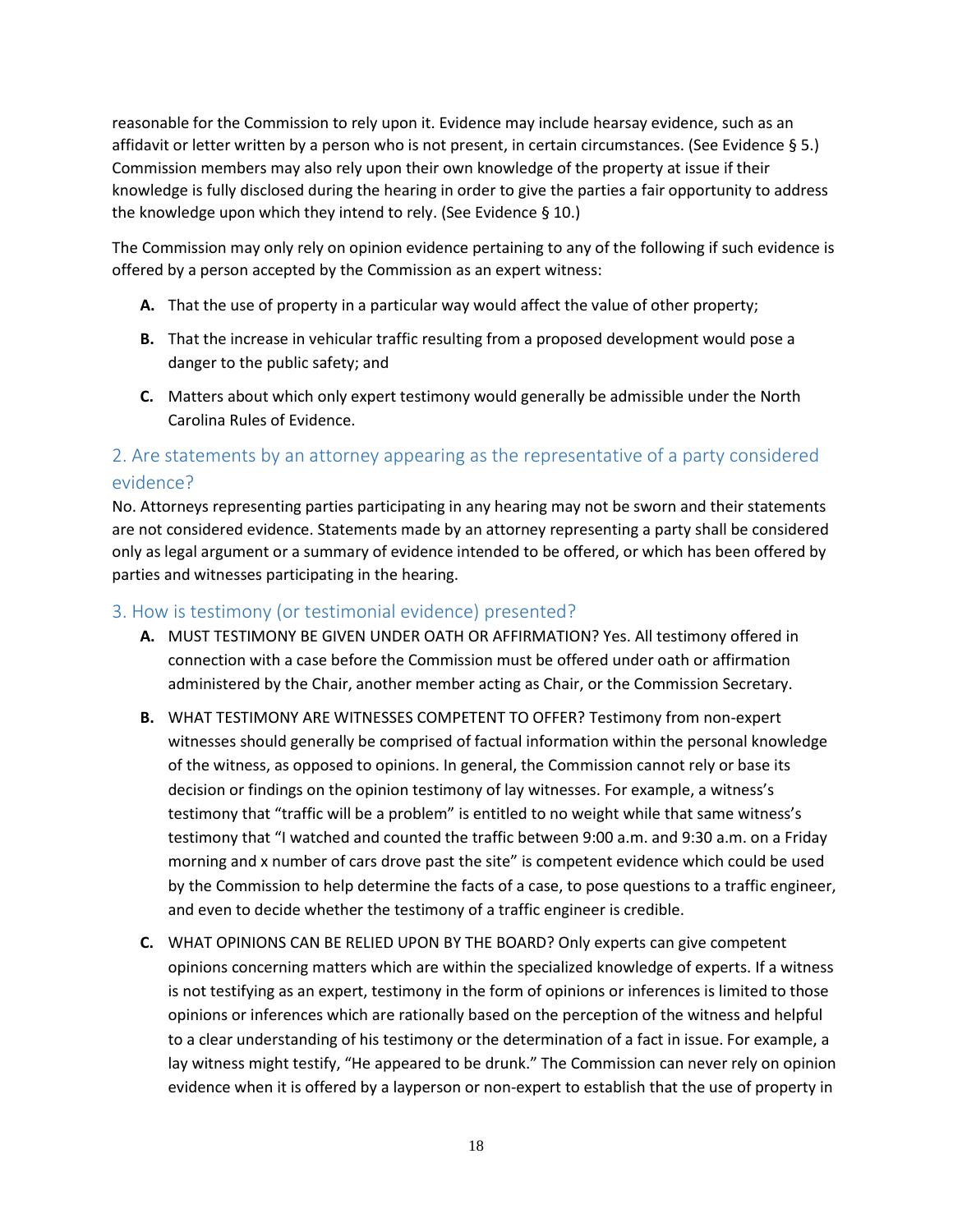a particular way would affect the value of other property, including the witness's own property, or that the increase in vehicular traffic resulting from a proposed development would pose a danger to the public safety.

- **D.** WHAT OPINIONS MUST COME FROM AN EXPERT? Competent opinions regarding scientific, technical or other specialized knowledge which will assist the Commission in understanding the evidence or determining a fact in issue must be provided by an "expert." A witness can be qualified as an expert by virtue of knowledge, skill, experience, training, or education. An expert may testify in the form of an opinion if all of the following apply: (1) The opinion is based upon sufficient facts or data; (2) The testimony is the product of reliable principles and methods; and (3) The witness has applied the principles and methods reliably to the facts of the case. The Commission can never rely on opinion evidence offered by a layperson or non-expert to establish that the use of property in a particular way would affect the value of other property, including the witness's own property, or that the increase in vehicular traffic resulting from a proposed development would pose a danger to the public safety.
- **E.** HOW DOES A WITNESS QUALIFY AS AN EXPERT? A person who proposes to appear before the Commission as an expert must first present the credentials which qualify the witness as an expert. Specifically, the person must explain what knowledge, skill, experience, training, or education qualifies the person to give expert opinion testimony by instilling in the witness the superior knowledge of the area to be addressed in the testimony. Once the credentials of a witness are presented, the Commission must invite all parties, should they choose, to ask questions of the witness regarding the witness's credentials and at the conclusion of the questioning, to either agree that the person is an expert or object to the person being considered an expert. If an objection is made, the party offering the objection must explain how the person's credentials do not establish the capacity for the person to give a scientific, technical or other specialized opinion which will assist the Commission in understanding the evidence or in determining a fact in issue must be provided by an "expert." Once all parties have been given the opportunity to be heard as to the witness' qualification as an expert, the Commission Chair shall render a determination as to whether the person has qualified as an expert. The Chair's determination can be overridden by the Commission, by majority vote upon proper motion and second. A person who is offered as an expert to the Commission may not provide opinion evidence until the Commission Chair or the Commission has accepted the witness as an expert.
- **F.** CAN THE BOARD LIMIT A WITNESS'S TESTIMONY? Yes. At the start of a hearing or at the beginning of testimony by non-party witnesses, the Commission Chair may request an estimate of the time each party anticipates it will take to present its case, and/or the Chair may review the sign-up sheet of witnesses. At that time, or at the conclusion of the presentation of their cases by parties to the hearing, the Chair or any member of the Commission may propose that the Commission limit the time for each non-party witness to testify and may further limit the number of witnesses offering testimony on any particular point. If time limitations for witnesses are proposed by the Chair, the Commission may overrule the Chair's recommendation by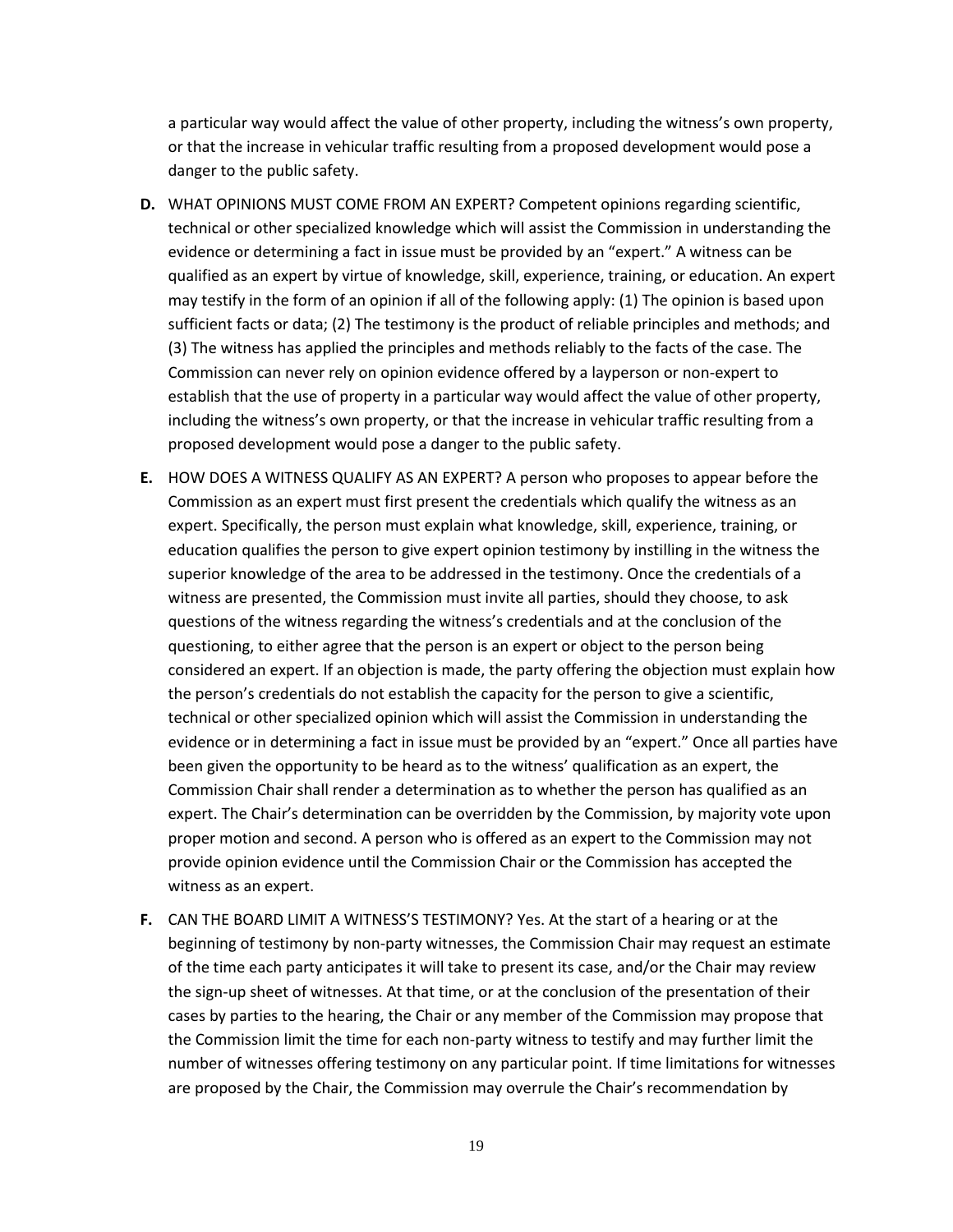motion, second and majority vote. If time limits are proposed by a Commission member, such proposal shall be in the form of a motion and second, and shall be adopted by majority vote. The Commission generally will not limit the number of witnesses or length of presentation by witnesses called by a party, except to prevent the presentation of repetitive, irrelevant, unreliable or other evidence deemed to be of little to no usefulness to the Commission in making the findings and decisions regarding the matter before it.. (See The Hearing § 10.)

- **G.** WHO CAN CROSS-EXAMINE A WITNESS? Each person who testifies before the Commission is subject to cross-examination by every party to the case or appeal other than the party who called the witness, but not to cross-examination by persons only participating in the case as witnesses.
- **H.** WHEN CAN A WITNESS BE CROSS-EXAMINED? After a witness testifies, any party to the case can ask the witness questions. The parties take turns asking, with the party who called the witness, if the witness was called by a party, going last. See subsection I below. If the witness was not called by a party, questioning will begin with the Commission itself, followed by the Town, any intervening party, and the applicant. If the witness was called by the applicant, after questioning by the Commission, the Town will be given a chance to ask questions, followed by any intervening parties and then the applicant. If the witness was called by the Town, after questioning by the Commission, intervening parties will be given a chance to ask questions, followed by the applicant. If the witness was called by an intervening party, after questioning by the Commission, the Town will be given a chance to ask questions, followed by the applicant. If requested, the Chair can allow additional rounds of cross-examination, and each round should follow this same order.
- **I.** AFTER A WITNESS HAS BEEN CROSS-EXAMINED, CAN A PARTY ASK THE WITNESS MORE QUESTIONS? Yes. Following cross-examination, the party who called the witness is entitled to ask additional questions of the witness ("redirect testimony"), but that triggers the opportunity for further cross-examination of the witness as to matters which first arise during the witness's redirect testimony, and such further cross-examination shall be conducted in the same order as the original cross-examination, followed by further redirect testimony, the party calling the witness always being afforded the final opportunity to question that party's own witness. As to witnesses who are interested members of the public, the same opportunities are afforded using the same sequence of questioners, with the Applicant or Appellant always given the final opportunity to question the witness.
- **J.** WHEN CAN BOARD MEMBERS ASK QUESTIONS OF WITNESSES? Members of the Commission have the right, when recognized by the Commission Chair, to question any witness or party appearing before the Commission. They may do so at any time after a witness has been sworn, whether during the presentation by a party, after the presentation by a party, during examination or cross-examination of a witness called by a party or who is appearing as an interested member of the public, or even after the witness has returned to his or her seat, until the hearing is closed, and they may inquire into any matter that may assist them in reaching a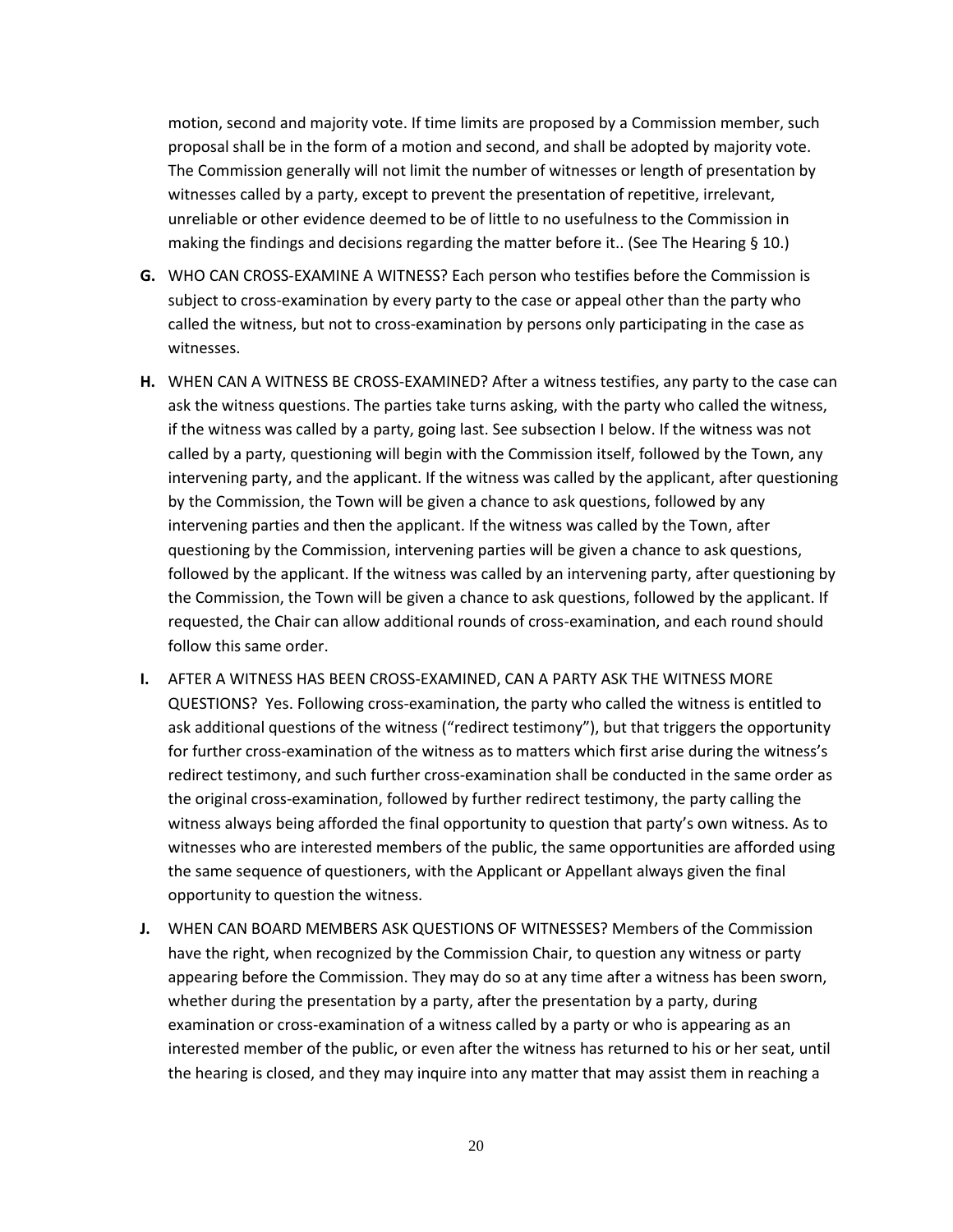decision, whether or not the matter was previously addressed by the witness in the witness's testimony.

### <span id="page-20-0"></span>4. What documents are acceptable for presentation?

Any evidence that might assist the Commission in deciding an issue or case may be offered into evidence. The North Carolina Rules of Evidence do not strictly apply to proceedings before the Commission, but there must be some indication of a document's reliability for it to be given any weight. Any documentary evidence relied upon by the Commission in making its decision or in deciding an issue must at a minimum be authenticated and relevant to the factual or legal issues under consideration.

### <span id="page-20-1"></span>5. Can the Commission consider hearsay evidence, such as a letter or affidavit?

Yes. Hearsay evidence, generally understood as a statement made by a person not present at the hearing, may be considered and given weight if the statement is made by a party or witness actually involved in the hearing in a setting that promotes its reliability, or if it contains sufficient indications of authenticity to assure the Commission that it is reliable. For example, information from the Internet should normally only be considered if the date and source of the information is disclosed, and the internet "address" is displayed on the information sought to be submitted. People who make statements against their own interests are generally considered reliable and such statements can be presented to the Commission. In general, the testimony of a person appearing before the Commission, who is thus subject to cross-examination, will be preferred over testimony contained in a sworn statement or affidavit, and testimony contained in a sworn statement or affidavit will be preferred over testimony contained in a non-sworn written statement. However, the Commission itself must ultimately determine how credible and reliable any evidence presented to it is, and it is free to reject evidence which it finds unreliable.

# <span id="page-20-2"></span>6. How is documentary evidence, including photographs, authenticated?

No document can be admitted into evidence until it has first been identified by the person offering it into evidence and authenticated. Authentication of a document is accomplished if it is either:

- **A.** Certified as authentic, by signature, title and seal of a person who is the custodian of the record; or
- **B.** Confirmed through the sworn testimony of a witness who establishes, based upon first-hand knowledge, the date and author of the document, and, if a copy is used in place of an original, that the document is a true and accurate copy of the original document.

A photograph is authenticated by sworn testimony as to the date and place where the photograph was taken and the sworn statement that the photograph fairly and accurately represents the subject depicted at the time the photograph was taken.

### <span id="page-20-3"></span>7. How are the documents submitted?

Once a document has been identified and authenticated, a witness or party wishing to offer it to the Commission for its consideration must provide a copy to every other party for review, present it to the Commission Secretary to mark the document with an identifying letter or number, and then hand it to the Commission Chair. The Chair may then accept the document into evidence. If a party or Commission member objects to a document being accepted into evidence, the Commission must rule on the objection by either overruling the objection and accepting the document into evidence or by sustaining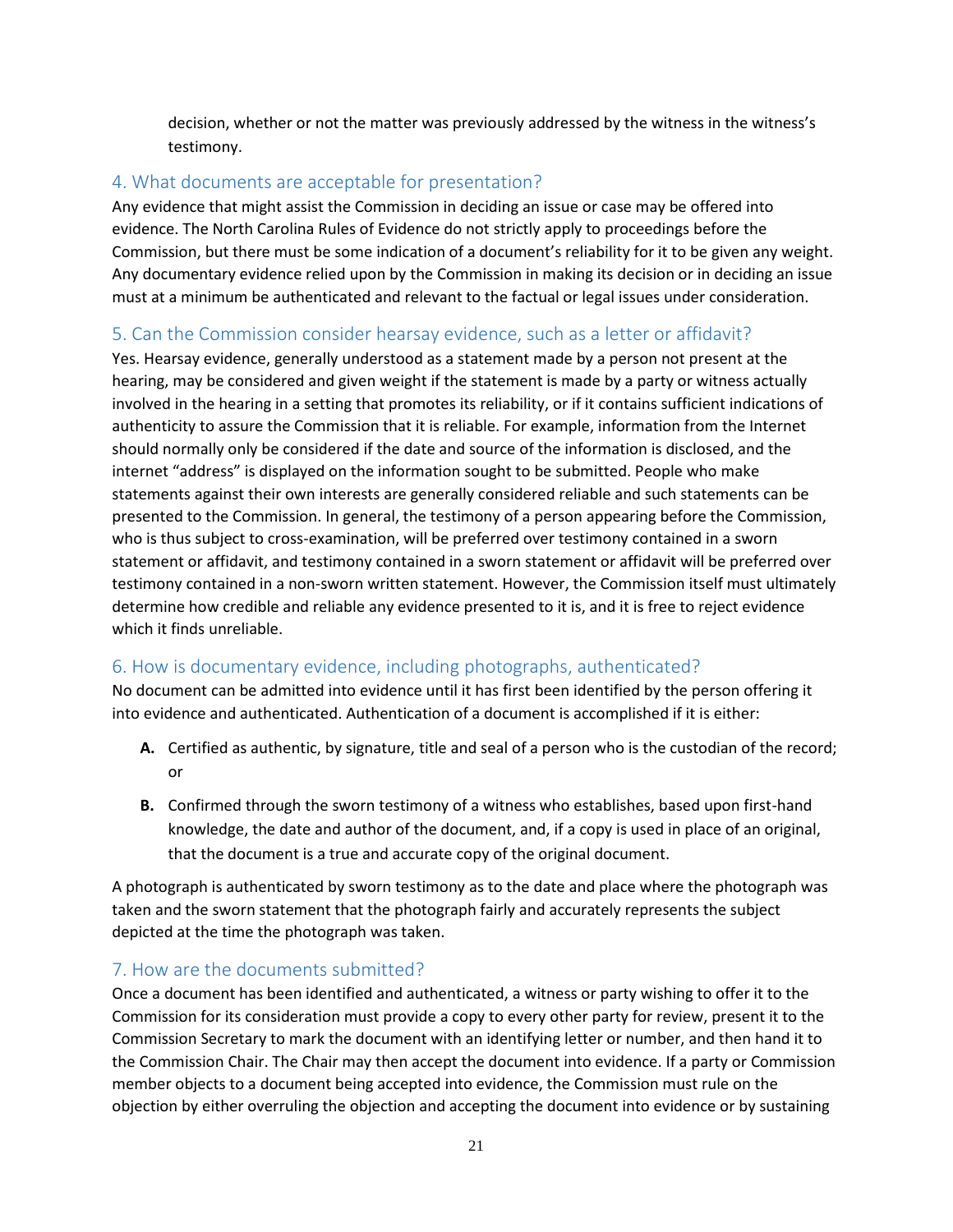the objection and refusing to accept the document into evidence. All documents tendered as evidence by a party or witness (whether or not allowed into evidence) shall be retained by the Commission Secretary as part of the official record of the case.

### <span id="page-21-0"></span>8. How many copies of a proposed exhibit should be submitted?

Although the Commission may accept a single copy of a proposed exhibit, it is strongly recommended that a person wishing to submit a document into evidence bring enough copies for each of the five Commission members, the Commission Secretary, the Town Attorney, and each party to have their own copy.

# <span id="page-21-1"></span>9. Can proposed evidence, which has been refused, be preserved in the record?

Yes. If the Commission by its own action, or by sustaining an objection to testimony or a document that is offered to it for consideration refuses to consider evidence that has been offered to it (see Objections to Evidence §§ 1-4), the party or witness offering the evidence can make an "offer of proof." This requires that the witness or party announce "I wish to make an offer of proof" and then proceed with the testimony that has been excluded or provide the excluded document to the Commission Secretary, who will mark the document for identification purposes. Any such document shall be retained as part of the record, but it shall not be considered by the Commission in its deliberations or decision.

# <span id="page-21-2"></span>10. When can Commission members rely upon their own knowledge of the subject property?

If a Commission member, while inspecting the property in question, has either noted some matter or feature that may influence the Commission member's decision in the case, or, while inspecting the full departmental file in the case, has noted some document that is not included in the staff report, the Commission member can utilize such information under the following circumstances: While the evidentiary hearing is still open, the Commission member must note the matter or feature observed or document noted. In the case of a document, the Planning staff shall produce the document for review by all parties and Commission members. The Commission shall allow all parties to reasonably inspect the document before it is inspected by other Commission members, and each party shall be given an opportunity to offer evidence related to the document. When a Commission member has noted a matter or feature relating to an inspection of the property in question, all parties shall be given an opportunity to present evidence that relates to the matter or feature.

# <span id="page-21-3"></span>Objections to Evidence

# <span id="page-21-4"></span>1. What objections to evidence are allowed?

The only grounds for an objection to the testimony of a party or witness are that: (1) the testimony has no relevance to the case before the Commission, (2) the answer is not responsive to the question which was asked, (3) the person offering the testimony is not competent to offer the type of information or opinion being offered, or (4) the answer contains hearsay statements that do not meet the requirements of Evidence § 4.

The only grounds for objection to documentary evidence are that: (1) the evidence is not relevant; (2) the document has not been properly identified or authenticated in accordance with Evidence § 4; or (3) the evidence is unacceptable hearsay or contains hearsay statements that do not meet the requirements of Evidence § 4.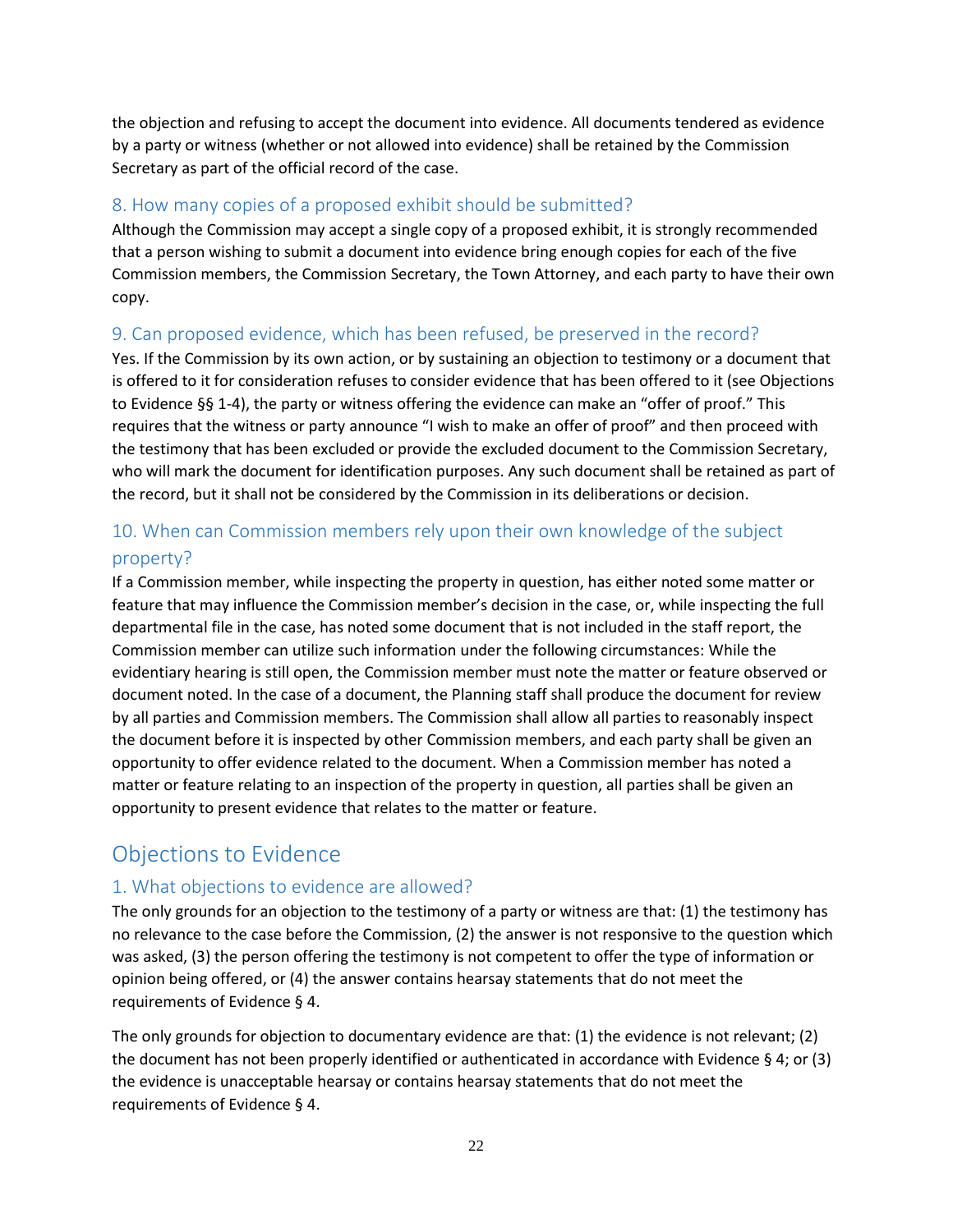A party may also object to the form of a question, such as that it is argumentative, a compound question, improperly leads (puts words in the mouth of) the witness, or calls for information which is not relevant to the case.

### <span id="page-22-0"></span>2. What evidence is "relevant"?

Relevant evidence is information that relates to a factual or legal issue that the Commission may or must decide in a particular case, including issues of credibility. Documentary evidence that contradicts the witness's testimony is always relevant since credibility of witnesses is an issue in every case. Relevant evidence should, by itself or in combination with other evidence, help the Commission determine any issue it needs to decide.

### <span id="page-22-1"></span>3. Who can object to evidence?

Only a party may object to the testimony of a witness, the admissibility of a document, or a question asked by another party.

### <span id="page-22-2"></span>4. How are objections decided?

The Commission Chair shall rule on any objections, and the Chair's rulings may be appealed to the full Commission. Upon appeal to the Commission, all participating members, including the Chair, shall vote, and any abstention by a member shall be counted as a vote in favor of the motion. In the event of a tie vote by the Commission, the objection will be overruled and the evidence considered by the Commission. If testimony is successfully objected to, a witness may make an "offer of proof" by stating those things which the witness intended to state, but such statements will only be for the purpose of preserving the record of the case and shall not be considered by the Commission. (See Evidence § 9.)

# <span id="page-22-3"></span>Weighing the Evidence

# <span id="page-22-4"></span>1. How does the Commission decide what weight to give documents and testimony?

In general, as with any court, the Commission must weigh the evidence that is presented to it. When there is conflicting evidence relating to an issue it must decide, the Commission must explicitly resolve such conflict. It may also, however, refuse to give any weight to evidence that has been presented to it – even when no conflict in the evidence exists – when the Commission determines that the evidence is not credible or relevant. In determining the weight it will give to testimony and documentary evidence, the Commission may consider such things as the credibility of a witness (based on such considerations as the witness' demeanor, qualifications or expertise, ability to observe the conditions about which testimony is offered) and the reliability and persuasiveness of documents that are offered as evidence. In general, the testimony of a person appearing before the Commission who is thus subject to crossexamination will be preferred over testimony contained in a sworn statement or affidavit, and in general, testimony contained in a sworn statement or affidavit will be preferred over testimony contained in a non-sworn written statement. However, the Commission may conclude that the information in a non-sworn statement is more reliable than the testimony of a person who has appeared and testified before it if it finds sufficient cause to do so.

# <span id="page-22-5"></span>2. Can the Commission make credibility decisions?

Yes. In making its decision the Commission may explicitly or implicitly make credibility determinations regarding the testimony of any witness or party. Where the Commission has concluded that the testimony of a particular witness is not credible or is otherwise unreliable, it is not bound to accept that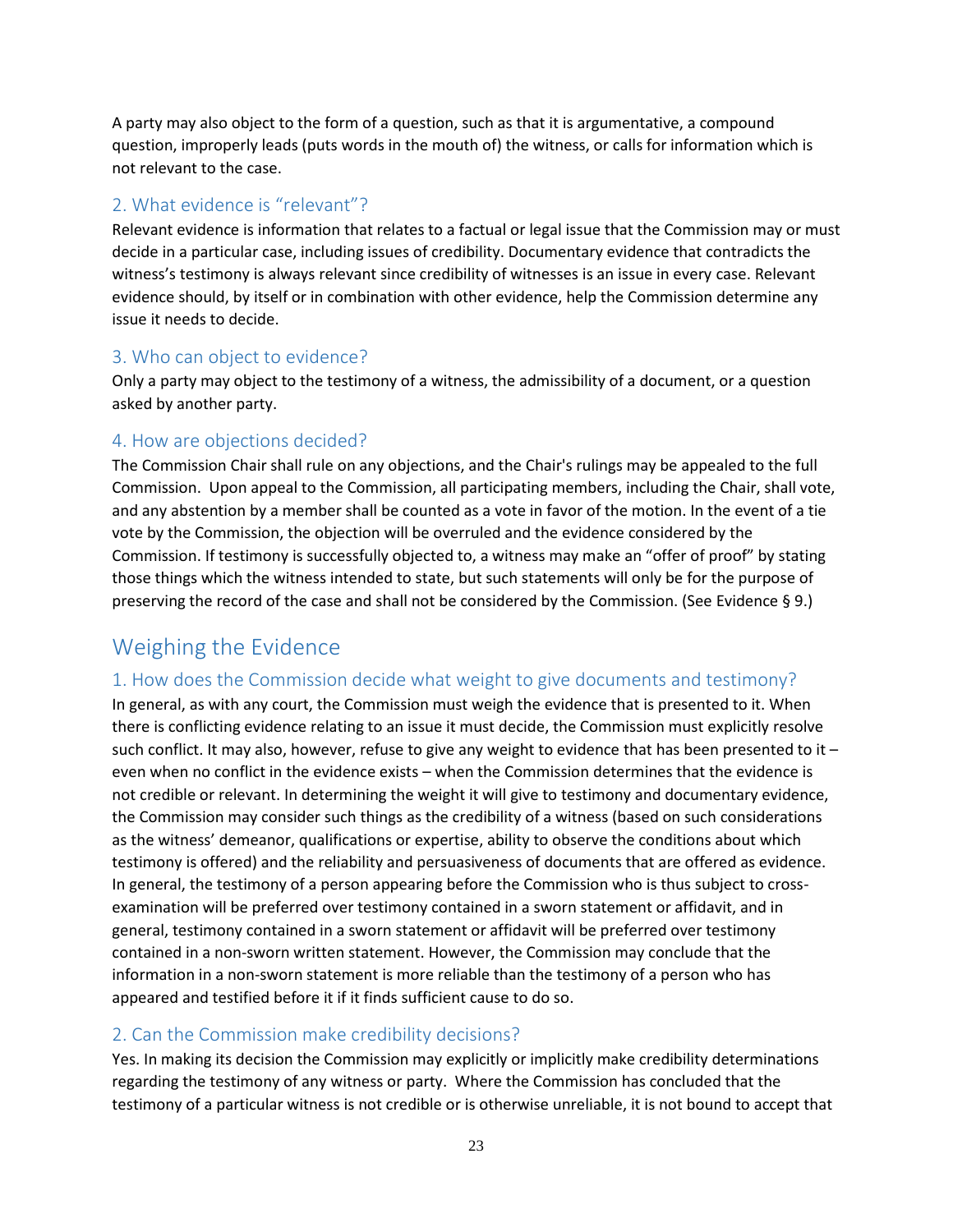testimony and may not only reject it but, if warranted, may make a contrary finding from the facts which that witness asserted. A credibility decision may be based upon such factors as the demeanor of the witness, the consistency of the witness's testimony, the consistency of the witness's testimony with other evidence of record which the Commission finds more reliable or persuasive, or any other relevant factor.

# <span id="page-23-0"></span>3. Should Commission members discuss their view of a case while evidence is being presented?

Private discussions among Commission members should never take place regarding a case prior to a decision being rendered. Commission members should also limit open discussion with each other during the presentation of the evidence, and should instead use the evidentiary portion of the hearing to listen to, consider and elicit evidence relating to the issues that must be decided. After the evidentiary portion of the hearing is closed and before a decision is rendered, Commission members are encouraged to publicly discuss their views of the case, including those factors that might lead them to support a particular position or outcome in the case.

# <span id="page-23-1"></span>The Decision

### <span id="page-23-2"></span>1. How does the Commission decide a case?

Deliberations may be flexible and involve open discussion of the case among Commission members or a process by which the Commission members identify proposed findings of fact and determine whether a majority of members endorse each such proposal, or a combination of the two. At the suggestion of the Commission Chair or another member of the Commission, the Commission can also conduct "straw polls" about particular issues or facts before formally adopting findings of fact or conclusions of law. The Commission may consider each of the conclusions for the type of case before it and upon motion and second, may vote on each such conclusion, and the Commission may include discussion and the adoption of findings of fact prior to any conclusion of law being adopted, or it may intersperse such discussion and adoption of findings among its actions to adopt conclusions of law. Once a motion has been made and seconded on either a proposed finding of fact or proposed conclusion of law, Commission members can offer proposed modifications to the motion, and if those are accepted by the person who made the motion and the person who seconded the motion, the modified motion will be substituted for the original one. In general, each Commission member is encouraged to explain his or her view of the case and the significant issues involved, particularly if the member intends to vote against a motion that has been offered in favor of an applicant. However, there is no formal requirement that each Commission member explain his or her individual view of the case.

If the evidentiary portion of the case has been closed and, during the discussion of a case, a Commission member raises an issue for which additional testimony is desired, a matter or issue that was not addressed at the hearing, information based upon the member's personal visit to the property in question or the member's review of the file and documents that are not part of the staff report and have not been addressed during the evidentiary hearing, or other good cause, the Chair may reopen the public hearing to allow evidence, argument and rebuttal evidence on that particular issue.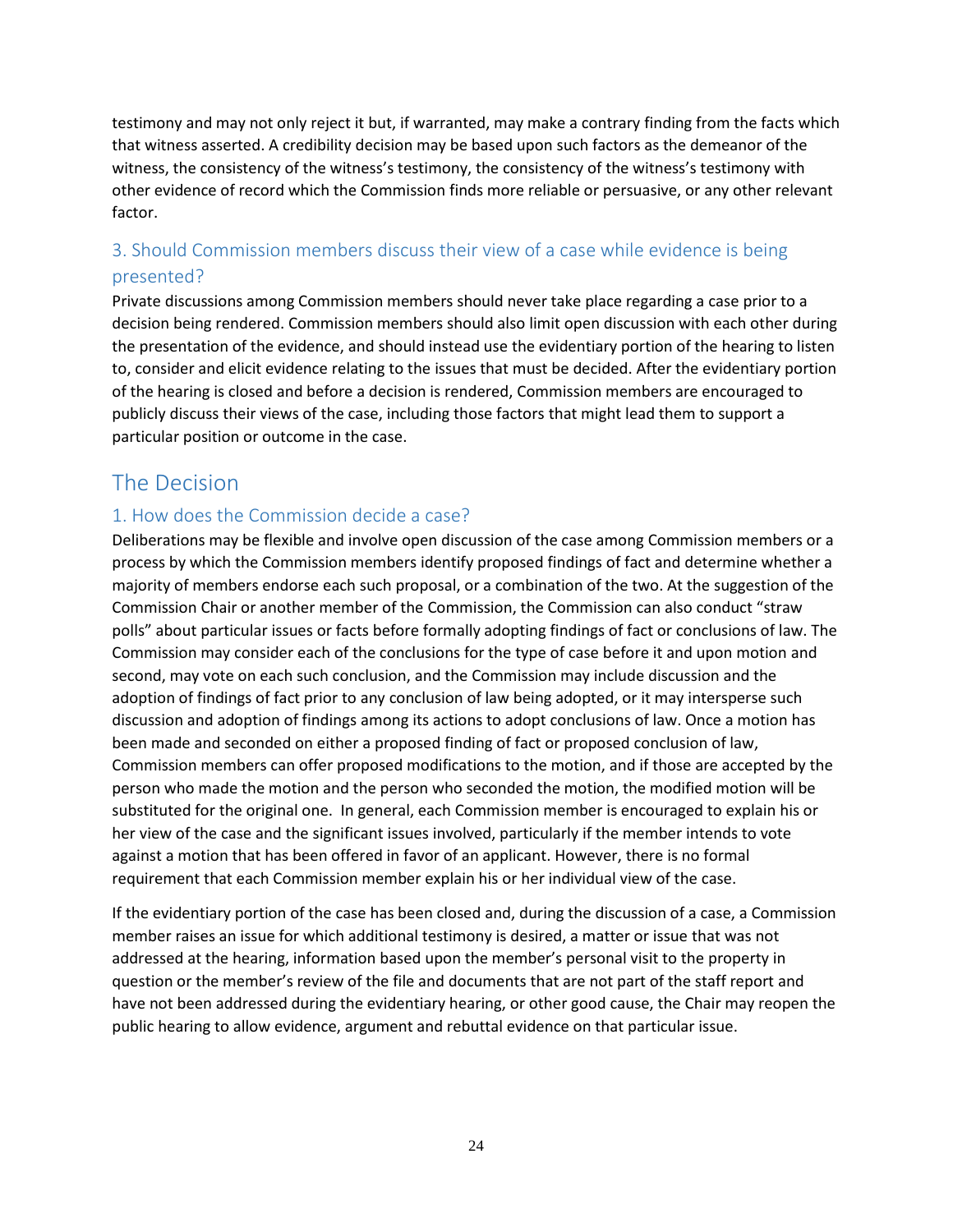# <span id="page-24-0"></span>2. Can the Commission recess a hearing after the evidentiary portion of the case has been closed and reconvene the hearing at a later time for the decision to be made?

Yes. Upon majority vote, the Commission may recess a case between the close of the evidentiary hearing and the decision by the Commission until (but not later than) the next scheduled meeting of the Commission, to allow Commission members an opportunity to review, but not discuss, the evidence that has been submitted.

# <span id="page-24-1"></span>3. Can a case be dismissed before full findings of fact and conclusions of law are adopted?

Yes. If an applicant does not present evidence which at a minimum addresses every conclusion of law that must be decided by the Commission in the particular type of case, at the conclusion of the evidentiary hearing the Commission may adopt a motion dismissing the case. Such a motion must specify in what respect(s) the evidence or presentation was lacking. A dismissal of a case on this basis does not prevent the applicant from submitting a new application for the same approval unless there is some other reason that prevents that, such as a change in the requirements of the UDO.

#### <span id="page-24-2"></span>4. What is a fact?

A fact is a description of a circumstance, event or occurrence as it actually takes place or took place, a description of a physical object or appearance as it actually exists or existed, or an actual and absolute reality, as distinguished from a supposition or opinion not provided by a qualified witness. For example, when talking about traffic, a fact might be that "in the last month there have been ten accidents" at a particular intersection, while a statement that "the intersection is dangerous" would be considered an opinion and not a "fact" unless it were established by a qualified expert, in which case it could be accepted as a "fact."

### <span id="page-24-3"></span>5. What is a "finding of fact"?

A finding of fact is a statement of one or more facts that the Commission decides is true and pertinent to the issues it must determine in the case. Findings of fact should be based on evidence presented at a hearing. Generally, the Commission should only adopt findings of fact that relate to the conclusions of law required in a particular case. The Commission must also make a finding of fact to resolve any conflicts in the evidence presented to it if the conflict relates to an issue material to the case. Therefore, if one person testifies, "The road is ten feet wide," and a second testifies, "The road is twenty feet wide," the Commission must make a finding as to which is correct.

### <span id="page-24-4"></span>6. How does the Commission adopt findings of fact?

Upon its deliberation following presentation of the case, the Commission members should discuss the facts presented in the case, discuss the credibility of the witnesses if such has been put at issue by a party or raised as a concern by one or more Commission members, and resolve by majority vote as necessary any contested issues of fact. Facts should be articulated in conclusory form as to what the Commission member believes has been established by the evidence, rather than a recitation of a party's or witness' contentions. For example, a finding of fact is "the road is ten feet wide," whereas a statement that "Mr. Jones testified that the road is ten feet wide" is not a finding of fact. When competent opinion testimony is provided (See Evidence §§ 3(C) and (D)), a finding of fact may be based upon that opinion. For example, the Commission may adopt as a finding of fact, "The intersection is dangerous," but such a finding must be supported by an expert opinion to that effect. Findings of fact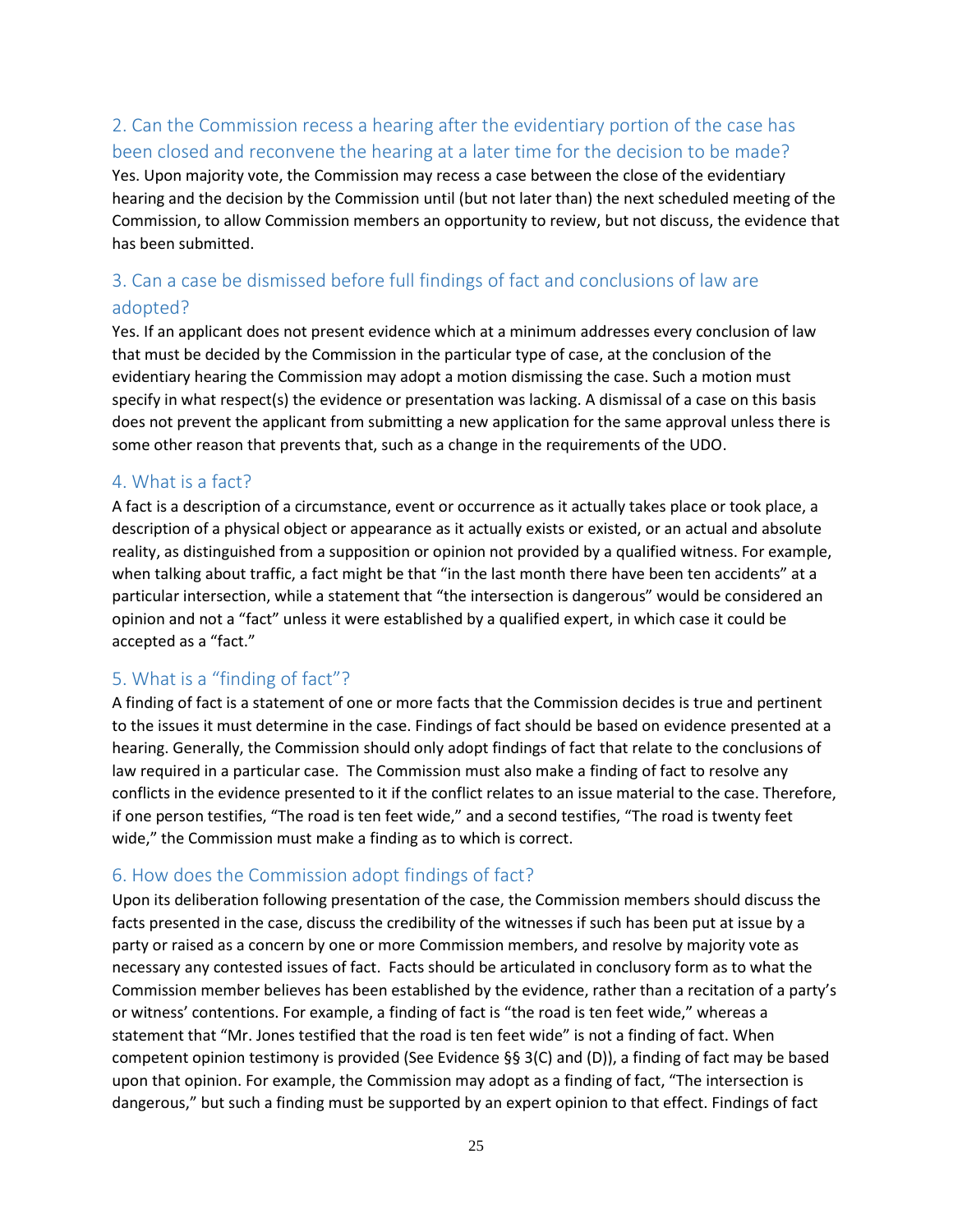should generally only relate to the issues before the Board that relate to the type of case before it. They may include findings regarding the credibility of witnesses. (See Weighing the Evidence § 1.) Findings of fact should always address the staff report submitted in the case, and if portions of the report or the report as a whole are not accepted as factually accurate, such should be specifically identified.

# <span id="page-25-0"></span>7. What is a conclusion of law?

A conclusion of law is a decision about some requirement in the UDO needed to decide the type of case before the Commission. The conclusions of law pertinent to a particular case are generally set forth as potential motions in the staff report. In approving or rejecting any particular such motion, Commission members should articulate the findings of fact upon which each conclusion of law is based.

# <span id="page-25-1"></span>8. What vote is needed for approval to be granted?

Approval of a Certificate of Appropriateness requires a majority vote of the members of the Commission. For the purposes of this paragraph, vacant positions on the Commission and members who are disqualified from voting on the case shall not be considered members of the Commission for calculation of the requisite majority if there are no qualified alternates available to take the place of such members. See UDO section 6.01.03. In any event, a quorum of at least three members and the affirmative vote of at least two members shall be required for approval of any Certificate of Appropriateness.

### <span id="page-25-2"></span>10. Can the Commission impose conditions on an approval?

Yes. If the Commission approves a Certificate of Appropriateness, the Commission may do so subject to such reasonable conditions as the Commission concludes are necessary to carry out the purposes of historic preservation as contemplated by the UDO. See G.S. § 160D-947 (a). Conditions that simply reiterate requirements of the UDO are unnecessary and discouraged.

# <span id="page-25-3"></span>11. If a vote is taken that has the effect of ending the case, can the Commission vote on the other issues which would be decided if an application were approved?

Yes. For the sake of judicial and quasi-judicial efficiency, and at the request of any party, the Commission Chair, or any member of the Commission, the Commission may (upon motion, second and majority vote) issue provisional votes as to any and all preliminary or alternative issues, even though an application or permit has been denied upon some other basis. However, such provisional consideration and votes are not required, and if not made then all parties retain their rights to litigate such issue(s) following any decision on appeal that does not affirm the Commission's decision.

# <span id="page-25-4"></span>12. What information should be included in a motion?

A motion by a Commission member should usually include at least a brief statement of the reason(s) for the motion and may cite specific, adopted findings of fact as the basis for the motion.

### <span id="page-25-5"></span>13. Can Commission members discuss a case once the decision has been made?

No. Because decisions by the Commission are subject to review by the courts of North Carolina, which may send a particular case back to the Commission for reconsideration, Commission members must avoid and refrain from discussing a case even after the Commission has made its decision.